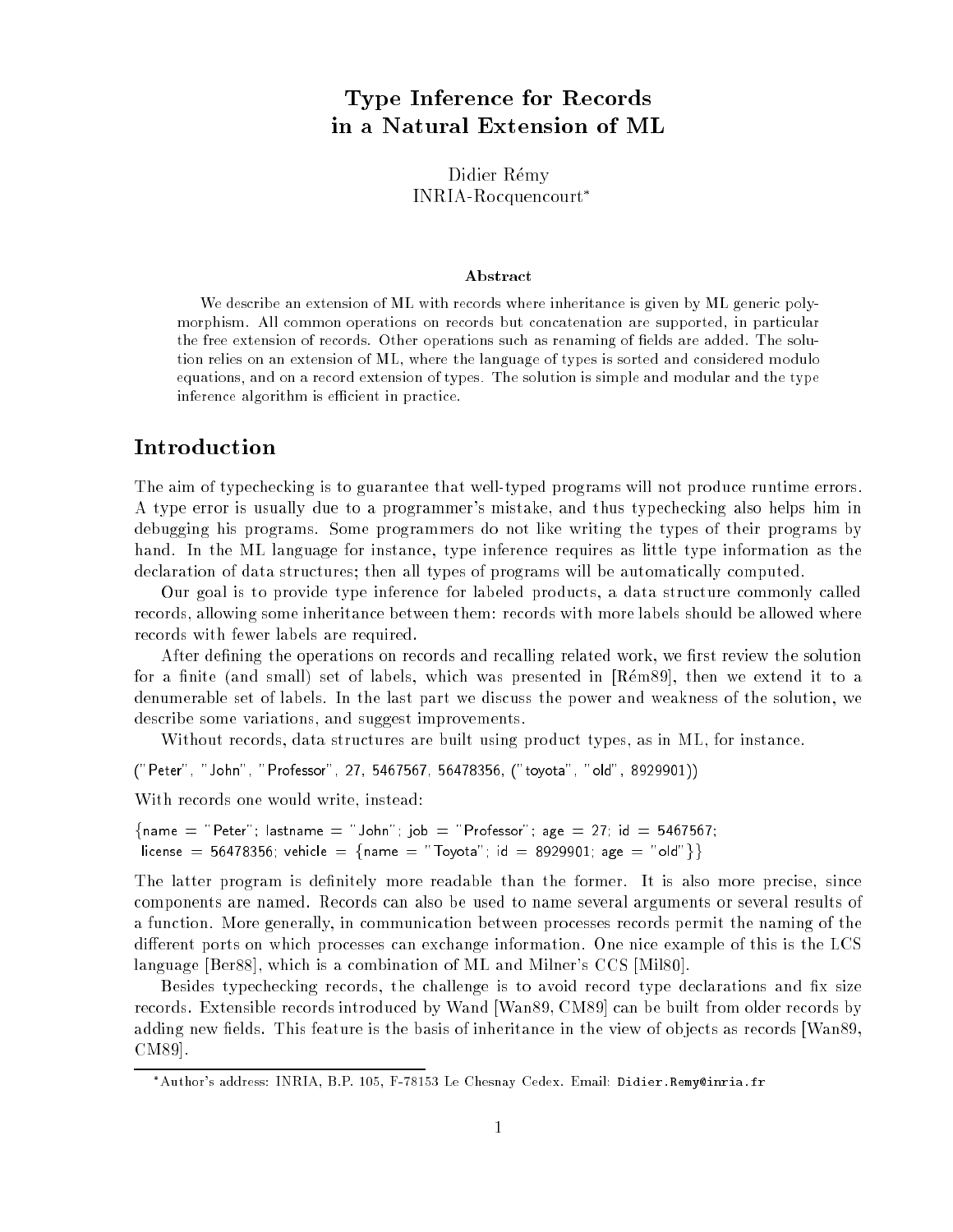The main operations on records are introduced by examples, using a syntax similar to CAML syntax [CH89, Wei89]. Like variable names, labels do not have particular meanings, though choosing good names (good is sub jective) helps in writing and reading programs. Names can, of course, be reused in different records, even to build fields of different types. This is illustrated in the following three examples:

let car = {name = "Toyota"; age = "old"; id = 7866}; let truck =  $\{name = "Blazer"; id = 6587867567};$ let person = {name = "Tim"; age = 31; id = 5656787};;

Remark that no declaration is required before the use of labels. The record person is defined on exactly the same fields as the record car, though those fields do not have the same intuitive meaning. The field age holds values of different types in car and in person.

All these records have been created in one step. Records can also be build from older ones. For instance, a value driver can be defined as being a copy of the record person but with one more field, vehicle, filled with the previously defined car object.

let driver  $=$  {person with vehicle  $=$  car};;

Note that there is no sharing between the records person and driver. You can simply think as if the former were copied into a new empty record before adding a field car to build the latter. This construction is called the *extension* of a record with a new field. In this example the newly defined field was not present in the record person, but that should not be a restriction. For instance, if our driver needs a more robust vehicle, we write:

let truck\_driver = {driver with vehicle = truck};;

As previously, the operation is not a physical replacement of the vehicle field by a new value. We do not wish the old and the new value of the vehicle field to have the same type. To distinguish between the two kinds of extensions of a record with a new field, we will say that the extension is strict when the new field must not be previously defined, and free otherwise.

A more general operation than extension is concatenation, which constructs a new record from two previously defined ones, taking the union of their defined fields. If the car has a rusty body but a good engine, one could think of building the hybrid vehicle:

let repaired\_truck  $=$  {car and truck};

This raises the question: what value should be assigned to fields which are defined in both car and truck? When there is a conflict (the same field is defined in both records), priority could be given to the last record. As with free extension, the last record would eventually overwrite fields of the first one. But one might also expect a typechecker to prevent this situation from happening. Although concatenation is less common in the literature, probably because it causes more trouble, it seems interesting in some cases. Concatenation is used in the standard ML language [HMT91] when a structure is opened and extended with another one. In the LCS language, the visible ports of two processes run in parallel are exactly the ports visible in any of them. And as shown by Mitchell Wand [Wan89] multiple inheritance can be coded with concatenation.

The constructions described above are not exhaustive but are the most common ones. We should also mention the permutation, renaming and erasure of fields. We described how to build records, but of course we also want to read them. There is actually a unique construction for this purpose.

$$
let id x = x_id;
$$

Accessing some field  $a$  of a record  $x$  can be abstracted over  $x$ , but not over  $a$ : Labels are not values and there is no function which could take a label as argument and would access the field of some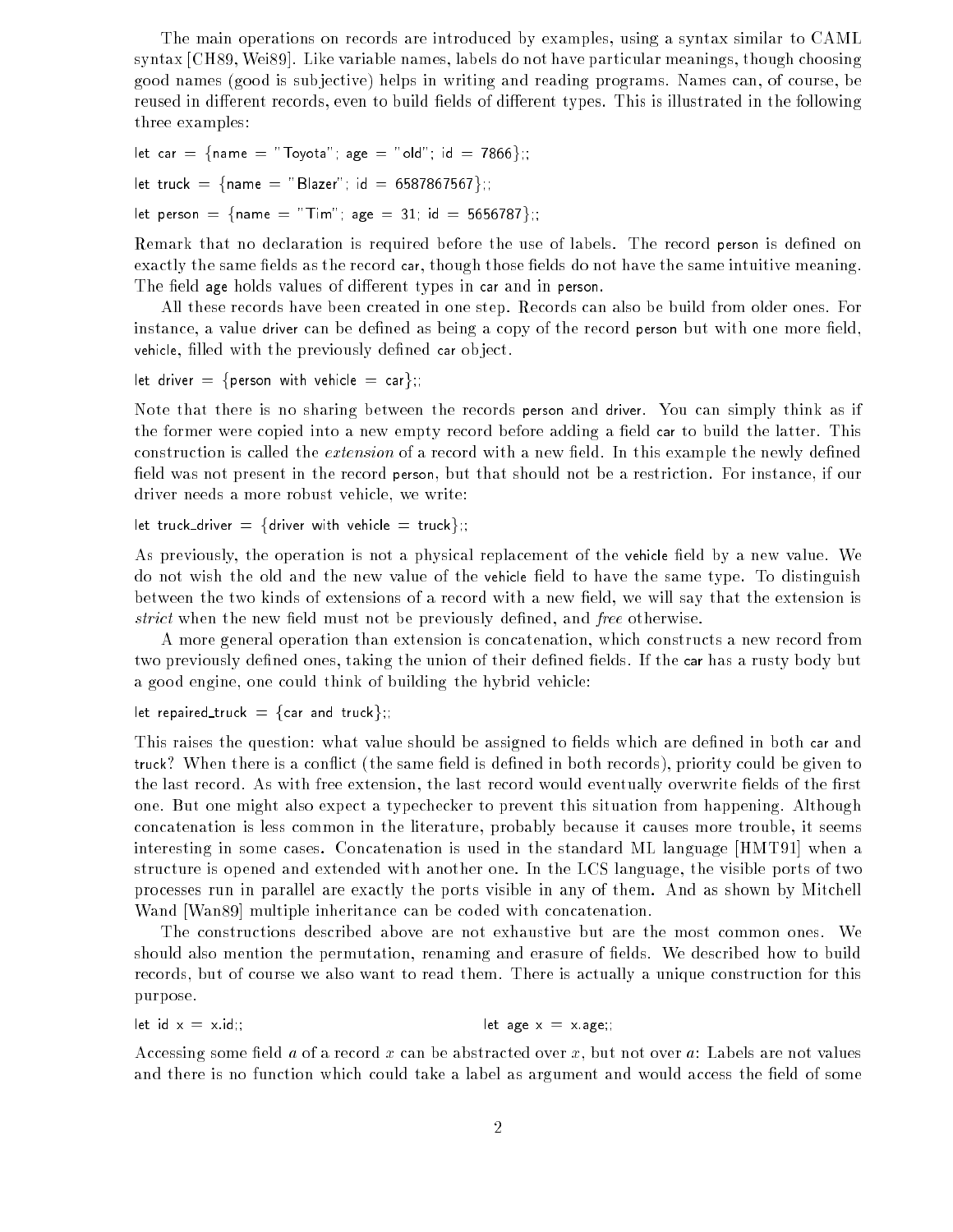fixed record corresponding to that label. Thus, we need one extraction function per label, as for id and age above. Then, they can be applied to different records of different types but all possessing the field to access. For instance,

age person, age driver;;

They can also be passed to other functions, as in:

 $let \ car_info \ field = field \ car$ ;; car info age;;

The testing function eq below should of course accept arguments of different types provided they have an id field of the same type.

let eq <sup>x</sup> <sup>y</sup> = equal x.id y.id;; eq car truck;;

These examples were very simple. We will typecheck them below, but we will also meet more tricky ones.

### Related work

Luca Cardelli has always claimed that functional languages should have record operations. In 1986, when he designed Amber, his choice was to provide the language with records rather than polymorphism. Later, he introduced bounded quantication in the language FUN , which he extended to higher order bounded quantification in the language QUEST. Bounded quantification is an extension of ordinary quantification where quantified variables range in the subset of types that are all subtypes of the bound. The subtyping relation is a lattice on types. In this language, subtyping is essential for having some inheritance between records. A slight but signicant improvement of bounded quantication has been made in [CCH<sup>+</sup> 89] to better consider recursive ob jects; a more general but less tractable system was studied by Pavel Curtis [Cur87]. Today, the trend seems to be the simplication rather than the enrichment of existing systems [LC90, HP90, Car91]. For instance, an interesting goal was to remove the subtype relation in bounded quantification [HP90]. Records have also been formulated with explicit labeled conjunctive types in the language Forsythe [Rey88].

In contrast, records in implicitly typed languages have been less studied, and the proposed extensions of ML are still very restrictive. The language Amber [Car84, Car86] is monomorphic and inheritance is obtained by type inclusion. A ma jor step toward combining records and type inference has been Wand's proposal [Wan87] where inheritance is obtained from ML generic polymorphism. Though type inference is incomplete for this system, it remains a reference, for it was the first concrete proposal for extending ML with records having inheritance. The year after, complete type inference algorithms were found for a strong restriction of this system [JM88, OB88]. The restriction only allows the strict extension of a record. Then, the author proposed a complete type inference algorithm for Wand's system [Rem89], but it was formalized only in the case of a finite set of labels (a previous solution given by Wand in 1988 did not admit principal types but complete sets of principal types, and was exponential in size in practice). Mitchell Wand revisited this approach and extended it with an and operation" but did not provide correctness proofs. The case of an infinite set of labels has been addressed in [Rém90], which we review in this article.

## 1 A simple solution when the set of labels is finite

Though the solution below will be made obsolete by the extension to a denumerable set of labels, we choose to present it first, since it is very simple and the extension will be based on the same ideas. It will also be a decent solution in cases where only few labels are needed. And it will emphasize a

<sup>&</sup>quot;It can be understood as an "append" on association lists in lisp compared to the "with" operation which should be understood as a "cons".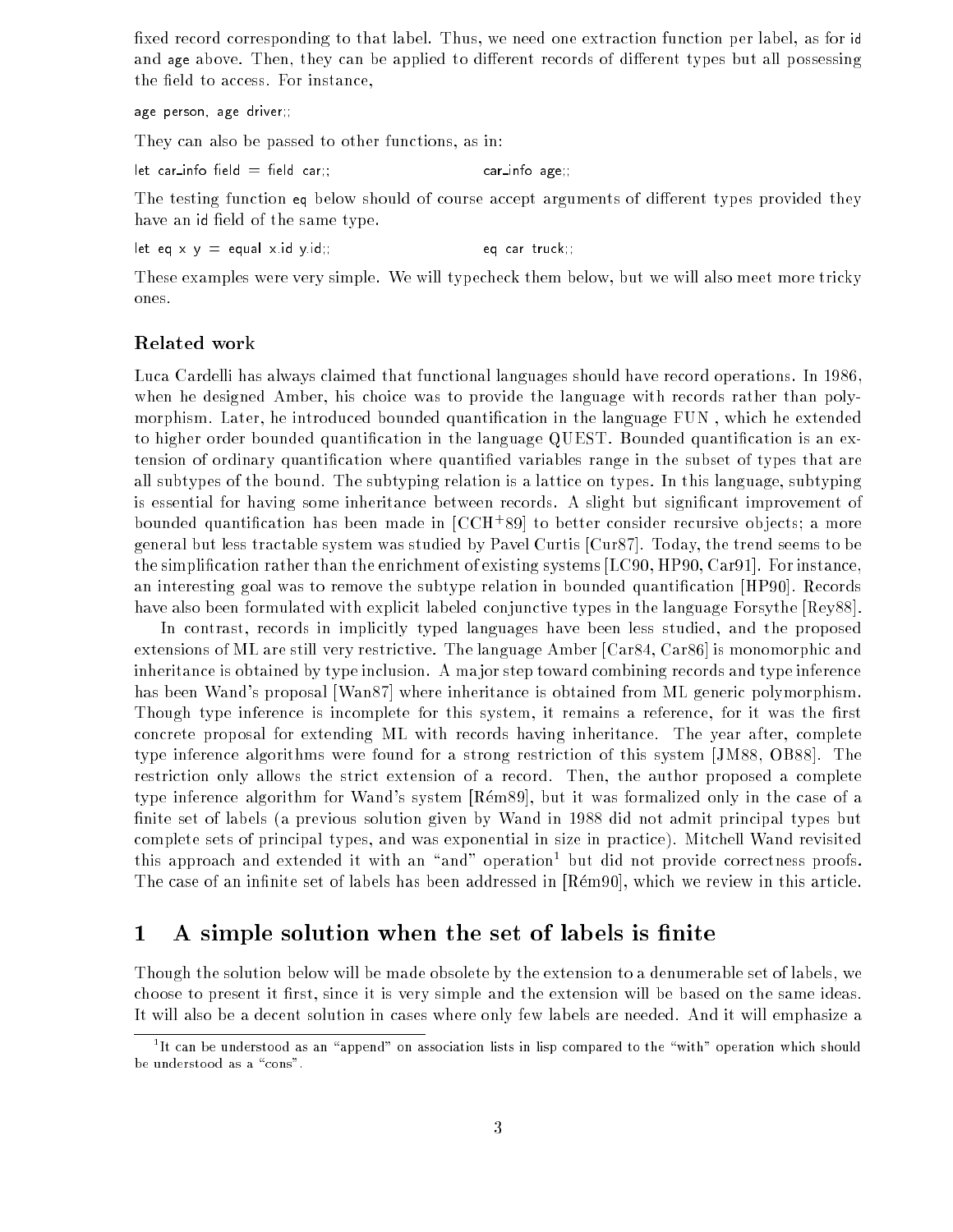method for getting more polymorphism in ML (in fact, we will not put more polymorphism in ML but we will make more use of it, sometimes in unexpected ways).

We will sketch the path from Wand's proposal to this solution, for it may be of some interest to describe the method which we think could be applied in other situations. As intuitions are rather sub jective, and ours may not be yours, the section 1.1 can be skipped whenever it does not help.

#### 1.1 The method

Records are partial functions from a set  $\mathcal L$  of labels to the set of values. We simplify the problem by considering only three labels  $a, b$  and  $c.$  Records can be represented in three field boxes, once labels have been ordered:



Defining a record is the same as filling some of the fields with values. For example, we will put the values 1 and true in the  $a$  and  $c$  fields respectively and leave the  $b$  field undefined.



Typechecking means forgetting some information about values. For instance, it does not distinguish two numbers but only remember them as being numbers. The structure of types usually reflects the structure of values, but with fewer details. It is thus natural to type record values with partial functions from labels  $(\mathcal{L})$  to types  $(\mathcal{T})$ , that is, elements of  $\mathcal{L} \longrightarrow \mathcal{T}$ . We first make record types total functions on labels using an explicitly undefined constant abs ("absent"):  $\mathcal{L} \longrightarrow \mathcal{T} \cup \{abs\}$ . In fact, we replace the union by the sum  $pre(T) + abs$ . Finally, we decompose record types as follows:

$$
\mathcal{L} \longrightarrow [1, Card(\mathcal{L})] \longrightarrow pre(\mathcal{T}) + abs
$$

The first function is an ordering from L to the segment [1, Card  $(\mathcal{L})$ ] and can be set once and for all. Thus record types can be represented only by the second component, which is a tuple of length  $Card(\mathcal{L})$  of types in  $pre(\mathcal{T}) + abs$ . The previous example is typed by



A function  $\Box a$  reading the a field accepts as argument any record having the a field defined with a value M, and returns M. The a field of the type of the argument must be pre $(\tau)$  if  $\tau$  is the type of  $M$ . We do not care whether other fields are defined or not, so their types may be anything. We choose to represent them by variables  $\theta$  and  $\varepsilon$ . The result has type  $\alpha$ .

$$
-a:\Pi(pre\,(\alpha),\theta,\varepsilon)\to\alpha
$$

### 1.2 A formulation

We are given a conection of symbols C with their arities  $(C^*)_{n \in \mathbb{N}}$  that contains at least an arrow symbol  $\rightarrow$  of arity 2, a unary symbol pre and a nullary symbol abs. We are also given two sorts type and field. The signature of a symbol is a sequence of sorts, written  $\iota$  for a nullary symbol and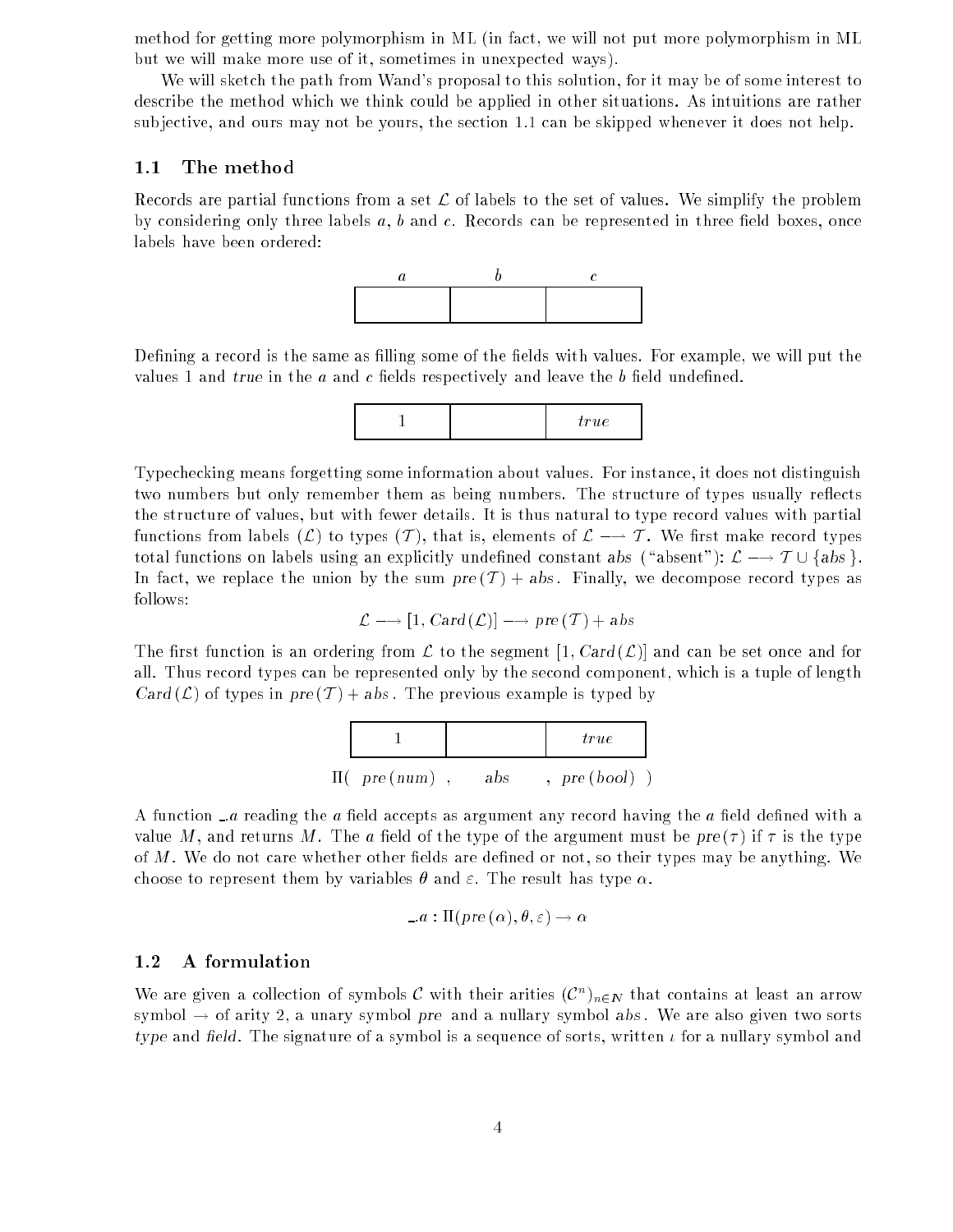1 : : : n ) for a symbol of arity n. The signature <sup>S</sup> is dened by the following assertions (we write  $S \vdash f :: \iota$  for  $(f, \iota) \in S$ :

$$
\begin{aligned}\n\mathcal{S} \vdash \text{pre} &\ :: \text{type} \Rightarrow \text{field} \\
\mathcal{S} \vdash \text{abs} &\ :: \text{field} \\
\mathcal{S} \vdash \Pi &\ :: \text{field}^{\text{card}(\mathcal{L})} \Rightarrow \text{type} \\
\mathcal{S} \vdash f &\ :: \text{type}^n \Rightarrow \text{type} &\ f \in \mathcal{C}^n \setminus \{\text{pre} \text{, abs} \text{, } \Pi\}\n\end{aligned}
$$

The language of types is the free sorted algebra  $T(S, V)$ . The extension of ML with sorted types is straightforward. We will not formalize it further, since this will be subsumed in the next section. The inference rules are the same as in ML though the language of types is sorted. The typing relation defined by these rules is still decidable and admits principal typings (see next section for a precise formulation). In this language, we assume the following primitive environment:

$$
\{\}: \Pi (abs, \ldots abs)
$$
  
\n
$$
-a : \Pi (\theta_1 \ldots, pre(\alpha), \ldots \theta_l) \to \alpha
$$
  
\n
$$
\{- with \ a = -\}: \Pi (\theta_1, \ldots \theta_l) \to \alpha \to \Pi (\theta_1 \ldots, pre(\alpha), \ldots \theta_l)
$$

Basic constants for  $\text{IML}_{fin}$ 

The constant  $\{\}\$ is the empty record. The La constant reads the a field from its argument, we write r.a the application  $(-a)$  r. Similarly  $\{r \text{ with } a = M\}$  extends the records r on label a with value M.

## 2 Extension to large records

Though the previous solution is simple, and perfect when there are only two or three labels involved, it is clearly no longer acceptable when the set of labels is getting larger. This is because the size of record types is proportional to the size of this set  $-$  even for the type of the null record, which has no field defined. When a local use of records is needed, labels may be fewer than ten and the solution works perfectly. But in large systems where some records are used globally, the number of labels will quickly be over one hundred.

In any program, the number of labels will always be finite, but with modular programming, the whole set of labels is not known at the beginning (though in this case, some of the labels may be local to a module and solved independently). In practice, it is thus interesting to reason on an " $open$ ", i.e. countable, set of labels. From a theoretical point of view, it is the only way to avoid reasoning outside of the formalism and show that any computation done in a system with a small set of labels would still be valid in a system with a larger set of labels, and that the typing in the latter case could be deduced from the typing in the former case. A better solution consists in working in a system where all potential labels are taken into account from the beginning.

In the first part, we will illustrate the discussion above and describe the intuitions. Then we formalize the solution in three steps. First we extend types with record types in a more general framework of sorted algebras; record types will be sorted types modulo equations. The next step describes an extension of ML with sorts and equations on types. Last, we apply the results to a special case, re-using the same encoding as for the finite case.

## 2.1 An intuitive approach

We first assume that there are only two labels a and b. Let r be the record  $\{a = 1 ; b = true\}$  and  $f$  the function that reads the  $a$  nefu. Assuming  $f$  has type  $i$   $\rightarrow$   $i$  and  $r$  has type  $o$  ,  $f$  can be applied to r if the two types  $\tau$  and  $\sigma$  are unifiable. In our example, we have

$$
\tau = \Pi (a : pre (\alpha) ; b : \theta_b),
$$
  
\n
$$
\sigma = \Pi (a : pre (num) ; b : pre (bool)),
$$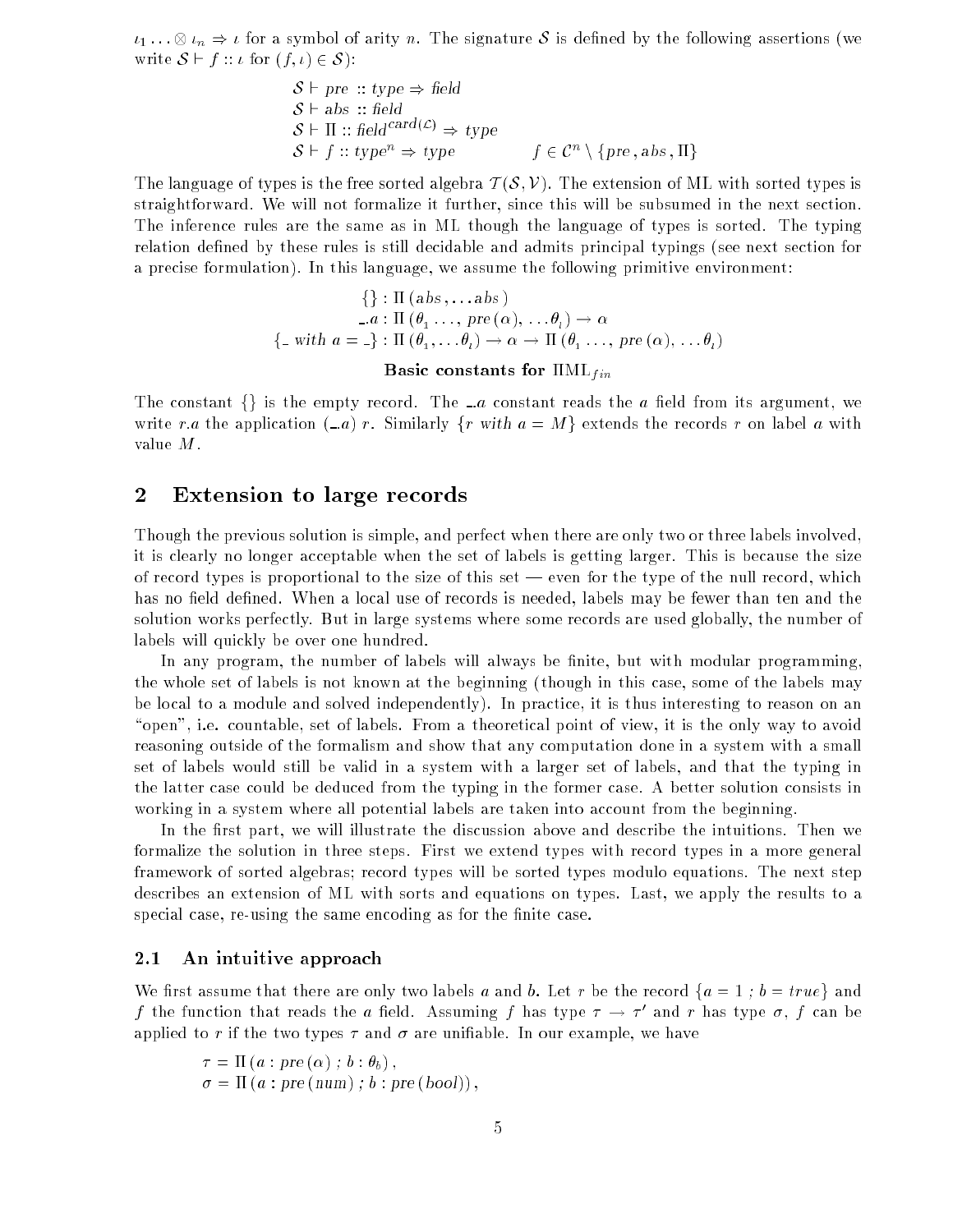and  $\tau$  is equal to  $\alpha$ . The unincation of  $\tau$  and  $\sigma$  is done neld by neid and their most general uniner is:

$$
\begin{cases} \alpha \mapsto num \\ \theta_b \mapsto pre (bool) \end{cases}
$$

If we had one more label c, the types  $\tau$  and  $\sigma$  would be

$$
\tau = \Pi (a : pre(\alpha) ; b : \theta_b ; c : \theta_c), \n\sigma = \Pi (a : pre(num) ; b : pre (bool) ; c : abs).
$$

and their most general unifier

$$
\begin{cases} \alpha \mapsto \text{num} \\ \theta_b \mapsto \text{pre} \ (\text{bool}) \\ \theta_c \mapsto \text{abs} \end{cases}
$$

We can play again with one more label  $d$ . The types would be

$$
\tau = \Pi (a : pre (\alpha) ; b : \theta_b ; c : \theta_c ; d : \theta_d),
$$
  
\n
$$
\sigma = \Pi (a : pre (num) ; b : pre (bool) ; c : abs ; d : abs).
$$

<sup>8</sup>

whose most general unifier is:

$$
\begin{cases}\n\alpha \mapsto num \\
\theta_b \mapsto pre (bool) \\
\theta_c \mapsto abs \\
\theta_d \mapsto abs\n\end{cases}
$$

Since labels c and d appear neither in the expressions r nor in f, it is clear that fields c and d behave the same, and that all their type components in the types of  $f$  and  $r$  are equal up to renaming of variables (they are isomorphic types). So we can guess the component of the most general unier on any new field  $\ell$  simply by taking a copy of its component on the c field or on the d field. Instead of writing types of all fields, we only need to write a template type for all fields whose types are isomorphic, in addition to the types of significant fields, that is those which are not isomorphic to the template.

$$
\tau = \Pi (a : pre(\alpha) ; b : \theta_b ; \infty : \theta_{\infty}), \n\sigma = \Pi (a : pre(num) ; b : pre(bool) ; \infty : abs).
$$

The expression  $\Pi((\ell : \tau_{\ell})_{\ell \in I}; \infty : \sigma_{\infty})$  should be read as

$$
\prod_{\ell \in \mathcal{L}} \left( \ell : \begin{cases} \tau_{\ell} & \text{if } \ell \in I \\ \sigma_{\ell} & \text{otherwise, where } \sigma_{\ell} \text{ is a copy of } \sigma_{\infty} \end{cases} \right)
$$

The most general unier can be computed without developing this expression, thus allowing the set of labels to be infinite. We summarize the successive steps studied above in this figure:

| Labels               | $\boldsymbol{a}$ |                      | C          | а          | $\infty$          |
|----------------------|------------------|----------------------|------------|------------|-------------------|
|                      | pre $(\alpha)$   | $\theta_b$           | $\theta_c$ | $\theta_d$ | $\theta_{\infty}$ |
| $\sigma$             |                  | pre(num)   pre(bool) | abs        | abs        | abs               |
| $\tau \wedge \sigma$ |                  | pre(num)   pre(bool) | <i>abs</i> | abs        | $_{abs}$          |

This approach is so intuitive that it seems very simple. There is a difficulty though, due to the sharing between templates. Sometimes a field has to be extracted from its template, because it must be unified with a significant field.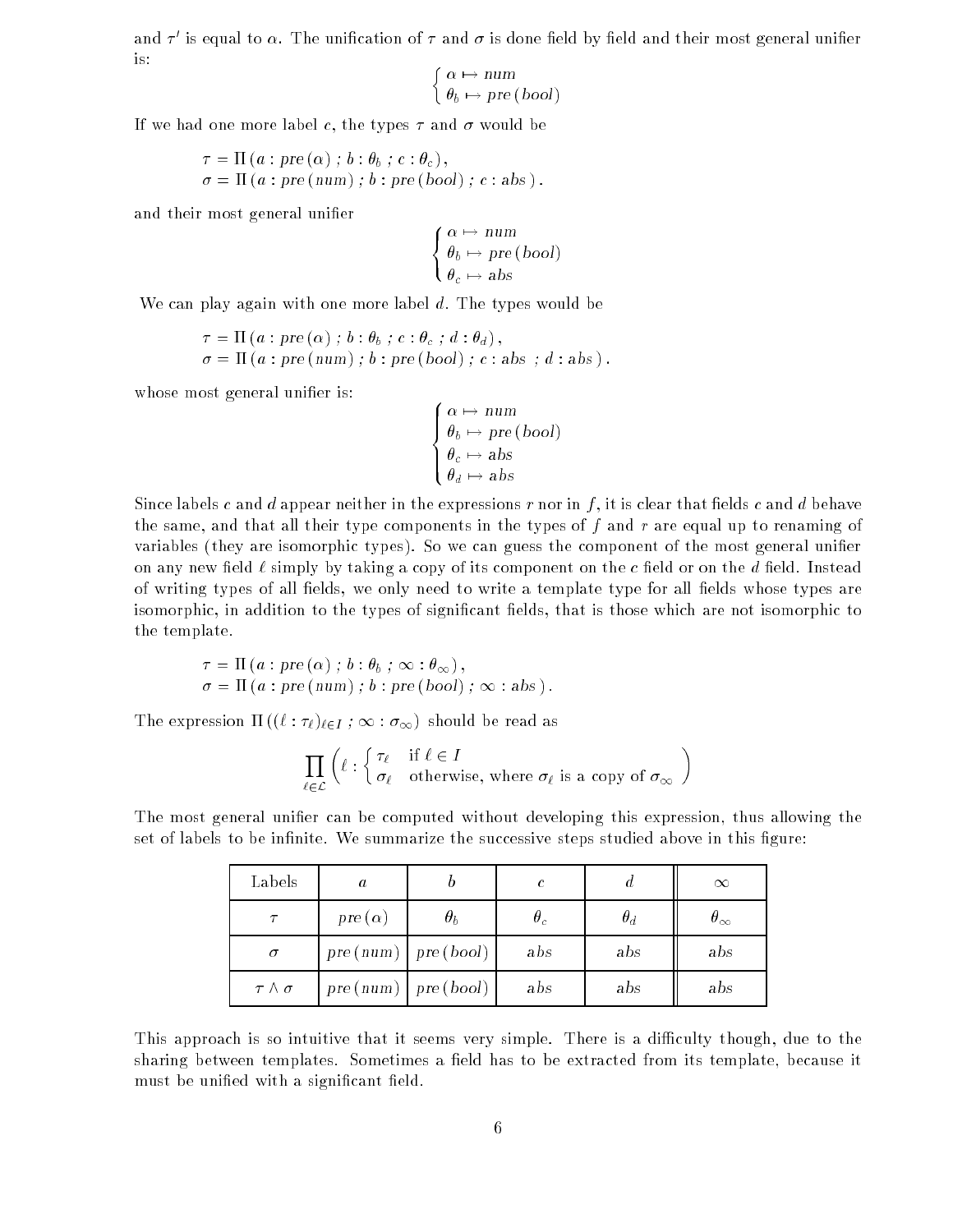The macroscopic operation that we need is the transformation of a template  $\tau$  into a copy  $\tau$  (the type of the extracted held) and another copy  $\tau$  (the new template). We regenerate the template during an extraction mainly because of sharing. But it is also intuitive that once a field has been extracted, the retained template should remember that, and thus it cannot be the same. In order to keep sharing, we must extract a field step by step, starting from the leaves.

For a template variable  $\alpha$ , the extraction consists in replacing that variable by two fresh variables  $\beta$  and  $\gamma$ , more precisely by the term  $\ell : \beta : \gamma$ . This is exactly the substitution

$$
\alpha\mapsto \ell:\beta\ ;\ \gamma
$$

For a term  $f(\alpha)$ , assuming that we have already extracted field  $\ell$  from  $\alpha$ , i.e. we have  $f(\ell : \beta : \gamma)$ , we now want to replace it by  $\ell : f(\alpha)$ ;  $f(\gamma)$ . The solution is simply to ask it to be true, that is, to assume the axiom

$$
f(\ell : \beta : \gamma) = \ell : f(\alpha) ; f(\gamma)
$$

for every given symbol  $f$  but  $\Pi$ .

## 2.2 Extending a free algebra with a record algebra

The intuitions of previous sections are formalized by the algebra of record terms. The algebra of record terms is introduced for an arbitrary free algebra; record types are an instance. The record algebra was introduced in [Rém90] and revisited in [Rém92b]. We summarize it below but we recommend [Rém92b] for a more thorough presentation.

We are given a set of variables V and a set of symbols C with their arities  $(C_n)_{n\in\mathbb{N}}$ .

#### Raw terms

We call unsorted record terms the terms of the free unsorted algebra T  $(\nu, \nu)$  where  $\nu$  is the set of symbols composed of C plus a unary symbol  $\Pi$  and a collection of projection symbols  $\{(\ell : \_ \ ; \_ )\}$  $\ell \in L$  arity two. Pro jection symbols associate to the right, that is (a :  $\ell$  ;  $\theta$  :  $\theta$  ;  $\ell$  ) stands for  $(a : \tau ; (0 : 0 : \tau )$ .

## Example <sup>1</sup> The expressions

$$
\Pi(a: pre(num); c: pre(bool); abs) \qquad \text{and} \qquad \Pi(a: pre(b: num; num); abs)
$$

are raw terms. In section 2.4 we will consider the former as a possible type for the record  ${a = 1 ; c = true}$  but we will not give a meaning to the latter. There are too many raw terms. The raw term  $\{a : \alpha : \chi\} \to \chi$  must also be rejected since the template composed of the raw variable  $\chi$  should define the *a* field on the right but should not on the left. We define record terms using sorts to constrain their formation. Only a few of the raw terms will have associated record terms.

### Record terms

Let  $\mathcal L$  be a denumerable set of labels. Let K be composed of a sort type, and a finite collection of sorts  $(row (L))$  where L range over finite subsets of labels. Let S be the signature composed of the following symbols given with their sorts:

$$
S \vdash \Pi :: Row(\emptyset) \Rightarrow Type
$$
  
\n
$$
S \vdash f^K :: K^n \Rightarrow K
$$
  
\n
$$
S \vdash (\ell^L : \_ \; : \_ ) :: Type \otimes Row(L \cup \{\ell\}) \Rightarrow Row(L)
$$
  
\n
$$
\ell \in \mathcal{L}, L \in \mathcal{P}_{fin}(\mathcal{L} \setminus \{\ell\})
$$

The superscripts are parts of symbols, so that the signature  $S$  is not overloaded, that is, every symbol has a unique signature. We write  $\mathcal D$  the set of symbols in  $\mathcal S$ .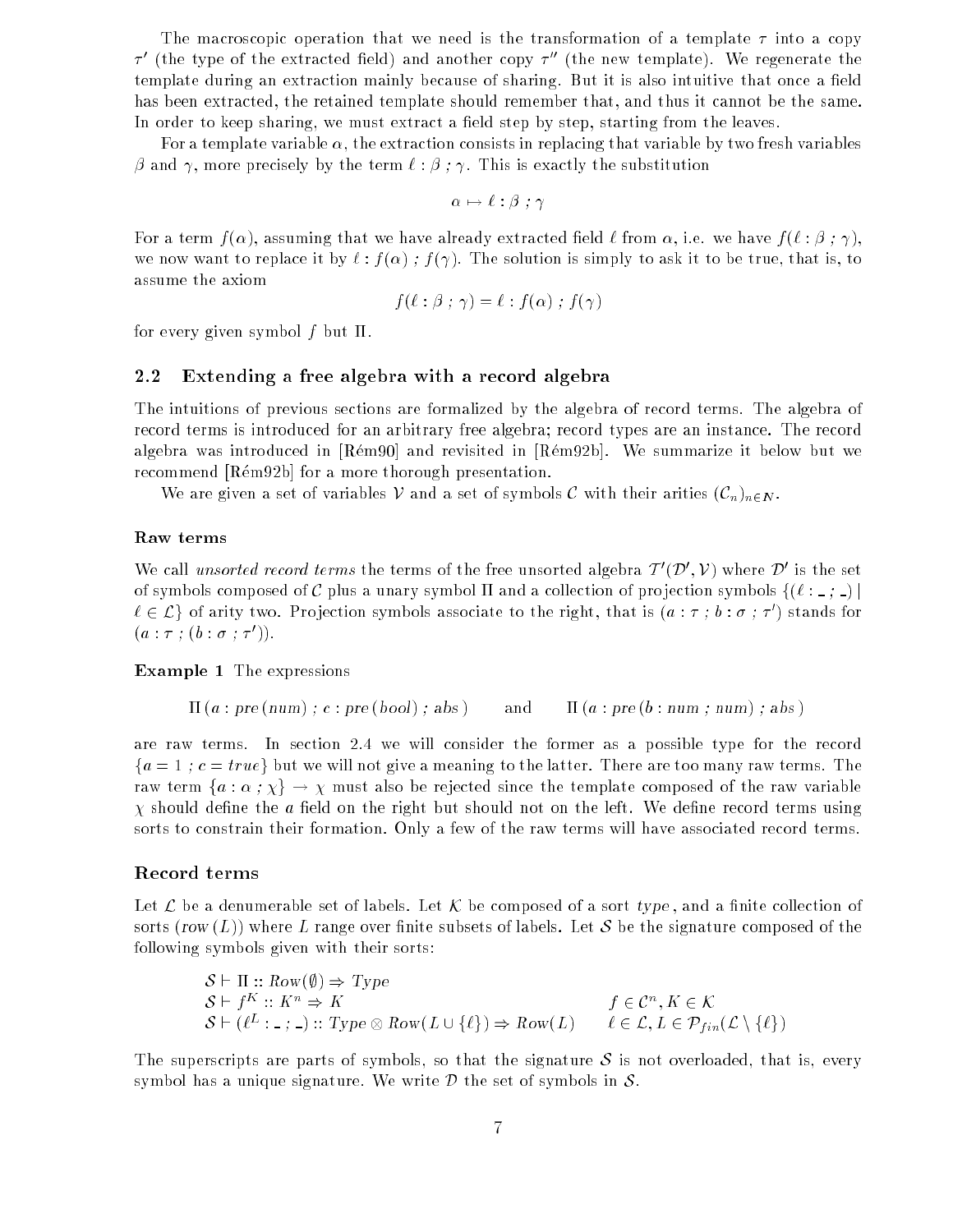**Definition 1** Record terms are the terms of the free sorted algebra  $T(S, V)$ .  $\Box$ 

Example <sup>2</sup> The left term below is a record term. On the right, we drew a raw term with the same structure.



### Script erasure

To any record term, we associate the raw term obtained by erasing all superscripts of symbols. Conversely, for any raw term  $\tau$  , and any sort  $\iota$  there is at most one record term whose erasure is  $\tau$  . Thus any record term  $\tau$  of sort  $\iota$  is completely defined by its erasure  $\tau$  -and the sort  $\iota$ . In the rest of the paper we will mostly use this convention. Moreover we usually drop the sort whenever it is implicit from context.

Example <sup>3</sup> The erasure of

$$
\Pi\left(a^\emptyset : f^{\mathit{Type}}(g^{\mathit{Type}}) \; ; \; \left(c^{\{a\}} : f^{\mathit{Type}}(\alpha) \; ; \; h^{\mathit{Row}(\{a,c\})}\right)\right)
$$

is the raw term

$$
\Pi(a : f(q) : c : f(\alpha) : h)
$$

There is no record term whose erasure would be

$$
\Pi\left(a:f(b:g\ ;\ \alpha\right)\ ;\ h\right)
$$

#### Record algebra

The permutation and the extraction of fields in record terms will be obtained by equations, of left commutativity and distributivity respectively. Precisely, let  $E$  be the set of axioms

 $\bullet$  Left commutativity. For any labels a and b and any finite subset of labels L that do not contain  $a$  and  $b$ ,

$$
a^{L} : \alpha ; (b^{L \cup \{a\}} : \beta ; \gamma) = b^{L} : \beta ; (a^{L \cup \{b\}} : \alpha ; \gamma)
$$

• Distributivity. For any symbol f, any label  $a$  and any finite subset of labels  $L$  that do not contain a,

$$
f^{Row(L)}(a^L:\alpha_1;\beta_1,\ldots,a^L:\alpha_p;\beta_p)=a^L:f^{Type}(\alpha_1,\ldots,\alpha_p);f^{Row(L\cup\{a\})}(\beta_1,\ldots,\beta_p)
$$

With the raw notation the equations are written: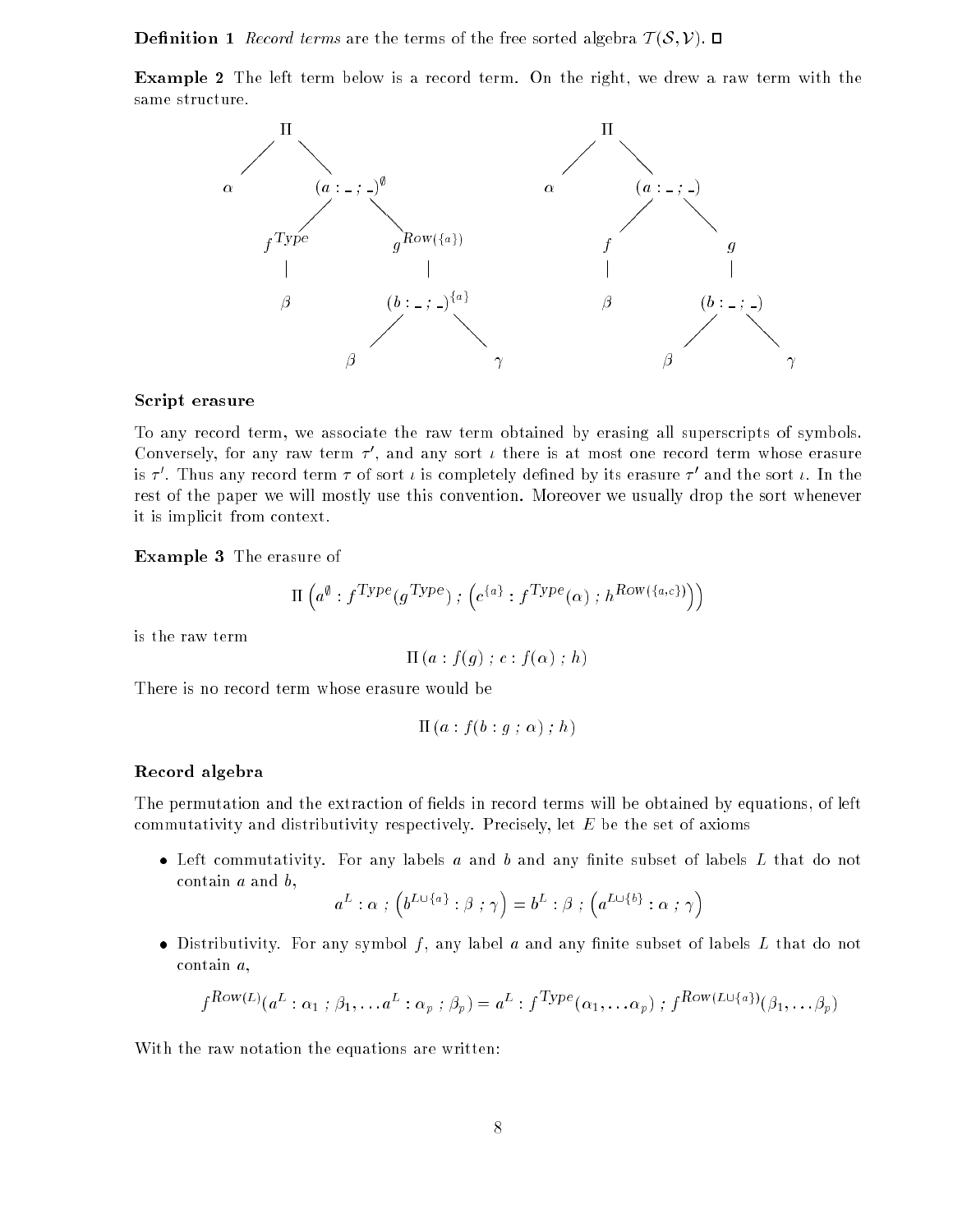• Left commutativity. At any sort row  $(L)$ , where L does not contain labels a and b:

 $a : \alpha : (b : \beta : \gamma) = b : \beta : (a : \alpha : \gamma)$ 

• Distributivity. At any sort row  $(L)$  where L does not contain label a, and for any symbol f:

 $f(a: \alpha_1; \beta_1, \ldots, a: \alpha_p; \beta_p) = a : f(\alpha_1, \ldots \alpha_p) : f(\beta_1, \ldots \beta_p)$ 

All axioms are regular, that is, the set of variables of both sides of equations are always identical.

Example <sup>4</sup> In the term

 $\Pi(a : pre(num); c : pre(bool); abs)$ 

we can replace abs by b: abs; abs using distributivity, and use left commutativity to end with the term:

 $\Pi(a : pre(num); b : abs; c : pre(bool); abs)$ 

In the term

 $\Pi(a : pre(\alpha) ; \theta)$ 

we can substitute  $\theta$  by  $b : \theta_b$ ;  $c : \theta_c$ ;  $\varepsilon$  to get

 $\Pi$  (a : pre ( $\alpha$ );  $b : \theta_b$ ;  $c : \theta_c$ ;  $\varepsilon$ )

which can then be unified with the previous term field by field.

**Definition 2** The algebra of record terms is the algebra  $T(S, V)$  modulo the equational theory E, written  $T(S, V)/E$ .  $\Box$ 

Unification in the algebra of record terms has been studied in  $[{\rm R\acute{e}m}92{\rm b}]$ .

**Theorem 1** Unification in the record algebra is decidable and unitary (every solvable unification problem has a principal unifier).

A unication algorithm is given in the appendix.

### Instances of record terms

The construction of the record algebra is parameterized by the initial set of symbols  $\mathcal{C}$ , from which the signature  $\delta$  is deduced. The signature  $\delta$  may also be restricted by a signature  $\delta$  that is compatible with the equations  $E$ , that is, a signature  $\mathcal O$  such that for all axioms r and all sorts  $\iota$  $01$   $\circ$  ,

$$
\mathcal{S}' \vdash r^l :: \iota \iff \mathcal{S}' \vdash r^r :: \iota
$$

The algebra (T  $|E|$ ) and (T  $\phi$  )/(E  $\phi$  ) are then isomorphic, and consequently unincation in (T  $\beta$  )/(E  $\beta$  ) is decidable and unitary, and solved by the same algorithm as in T /E. The  $\beta$  record algebra is the restriction  $T(\mathcal{O}, V)$   $\mathcal{O}$  of the record algebra by a compatible signature  $\mathcal{O}$  .

We now consider a particular instance of record algebra, where fields are distinguished from arbitrary types, and structured as in section 1. The signature  $\phi$  -distinguishes a constant symbol abs and a unary symbol pre in  $\mathcal{C}$ , and is defined with two sorts type and field:

| $f \in \mathcal{C}^n \setminus \{abs, pre, \Pi\}$                               |
|---------------------------------------------------------------------------------|
| $\ell \in \mathcal{L}, L \in \mathcal{P}_{fin}(\mathcal{L} \setminus \{\ell\})$ |
|                                                                                 |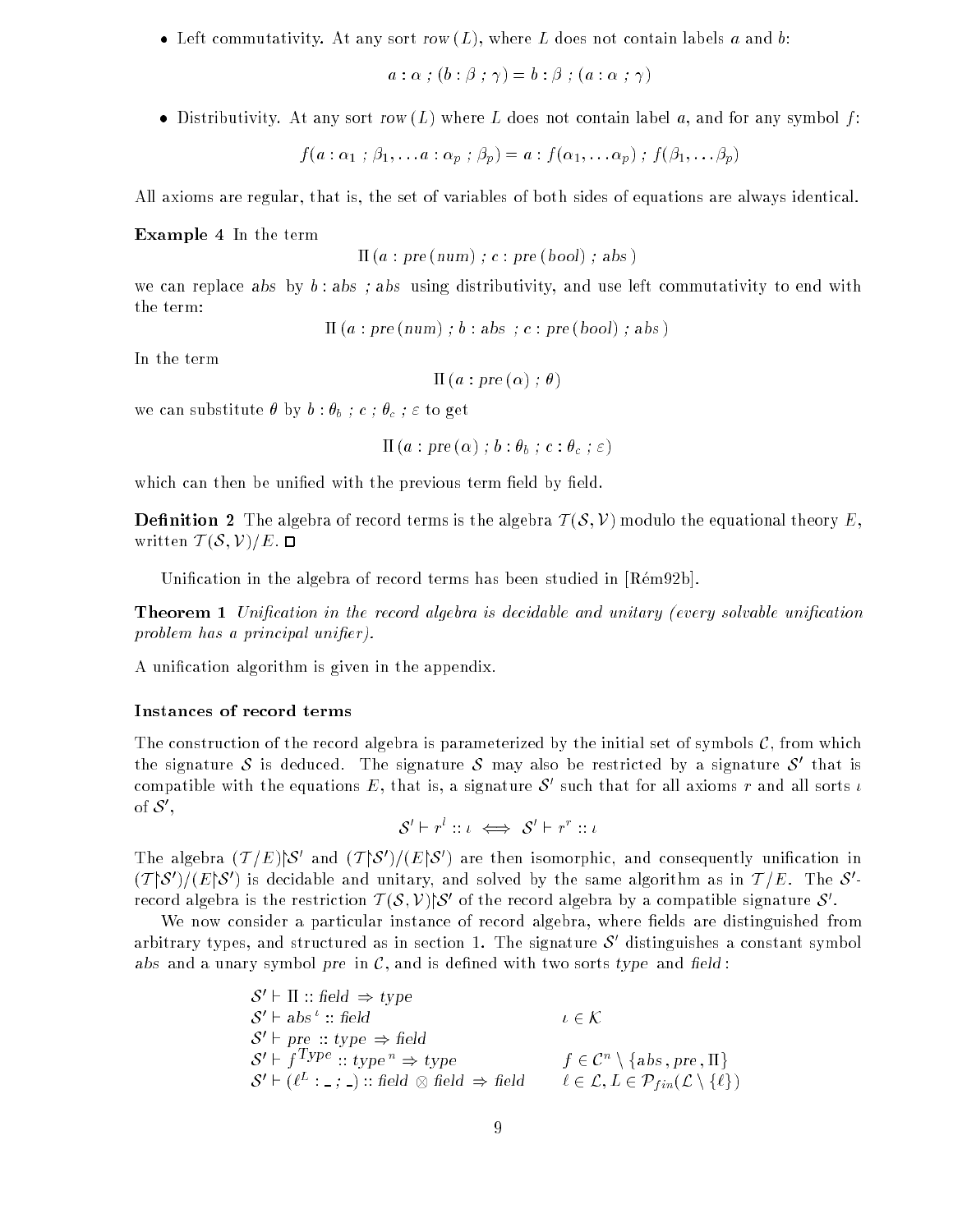The signature  $\delta$  is compatible with the equations of the record algebra. We call record types the  $\phi$  -record algebra.

In fact, record types have a very simple structure. Terms of the sort  $Row(L)$  are either of depth  $0$  (reduced to a variable or a symbol) or are of the form (a :  $\tau$  ,  $\tau$  ). By mudction, they are always of the form

$$
(a_1:\tau_1; \ldots a_p:\tau_p;\sigma)
$$

where  $\sigma$  is either abs or a variable, including the case where p is zero and the term is reduced to  $\sigma$ . Record types are also generated by the pseudo-BNF grammar:

$$
\tau ::= \alpha \mid \tau \to \tau \mid \Pi \rho^{\emptyset} \qquad \text{types}
$$
\n
$$
\rho^L ::= \chi^L \mid abs^L \mid a : \varphi \; ; \; \rho^{L \cup \{a\}} \qquad a \notin L \qquad \text{rows}
$$
\n
$$
\varphi ::= \theta \mid abs \mid pre(\tau) \qquad \text{fields}
$$

where  $\alpha$ ,  $\beta$ ,  $\gamma$  and  $\delta$  are type variables,  $\chi$ ,  $\pi$  and  $\xi$  are row variables and  $\theta$  and  $\varepsilon$  are field variables. We prefer the algebraic approach which is more general.

#### 2.3 Extending the types of ML with a sorted equational theory

In this section we consider a sorted regular theory  $\mathcal{T}/E$  for which unification is decidable and unitary. A regular theory is one whose left and right hand sides of axioms always have the same set of variables. For any term  $\tau$  of  $\mathcal{T}/E$  we write  $\mathcal{V}(\tau)$  for the set of its variables. We privilege a sort Type.

The addition of a sorted equational theory to the types of ML has been studied in [Rém90, Rém92a]. We recall here the main definitions and results. The language ML that we study is lambda-calculus extended with constants and a LET construct in order to mark some of the redexes, namely:

| $M ::=$          | Terms       | M, N |
|------------------|-------------|------|
| $\boldsymbol{x}$ | Variable    | x, y |
| $\epsilon$       | Constant    | C    |
| $\lambda x. M$   | Abstraction |      |
| $M\ M$           | Application |      |
| $let x = M$ in M | Let binding |      |

The letter W ranges over finite set of variables. Type schemes are pairs noted  $\forall W \cdot \tau$  of a set of variables and a term  $\tau$ . The symbol  $\forall$  is treated as a binder and we consider type schemes equal modulo  $\alpha$ -conversion. The sort of a type scheme  $\forall W \cdot \tau$  is the sort of  $\tau$ . Contexts as sequences of assertions, that is, pairs of a term variable and a type. We write  $A$  the set of contexts.

Every constant c comes with a closed type scheme  $\forall W \cdot \tau$ , written  $c : \forall W \cdot \tau$ . We write B the collection of all such constant assertions. We define a relations. We define a relation of  $\mathbb{P}^1$ by  $B$  as the smallest relation that satisfies the following rules:

$$
\frac{x:\forall W \cdot \tau \in A \qquad \mu: W \to \mathcal{T}}{A \vdash_S x:\mu(\tau)} \quad \text{(VaR-InST)} \quad \frac{c:\forall W \cdot \tau \in B \qquad \mu: W \to \mathcal{T}}{A \vdash_S c:\mu(\tau)} \quad \text{(Constr-InST)}
$$
\n
$$
\frac{A[x:\tau] \vdash M:\sigma \qquad \tau \in \mathcal{T}}{A \vdash \lambda x.M:\tau \to \sigma} \quad \text{(Fun)} \qquad \frac{A \vdash M:\sigma \to \tau \qquad A \vdash N:\sigma}{A \vdash M N:\tau} \quad \text{(APP)}
$$
\n
$$
\frac{A \vdash_S M:\tau \qquad A[x:\forall W \cdot \tau] \vdash_S N:\sigma \qquad W \cap \mathcal{V}(A) = \emptyset}{A \vdash_S let x = M \text{ in } N:\sigma} \quad \text{(LET-GEN)}
$$
\n
$$
\frac{A \vdash M:\sigma \qquad \sigma =_{E} \tau}{A \vdash M:\tau} \quad \text{(Equal)}
$$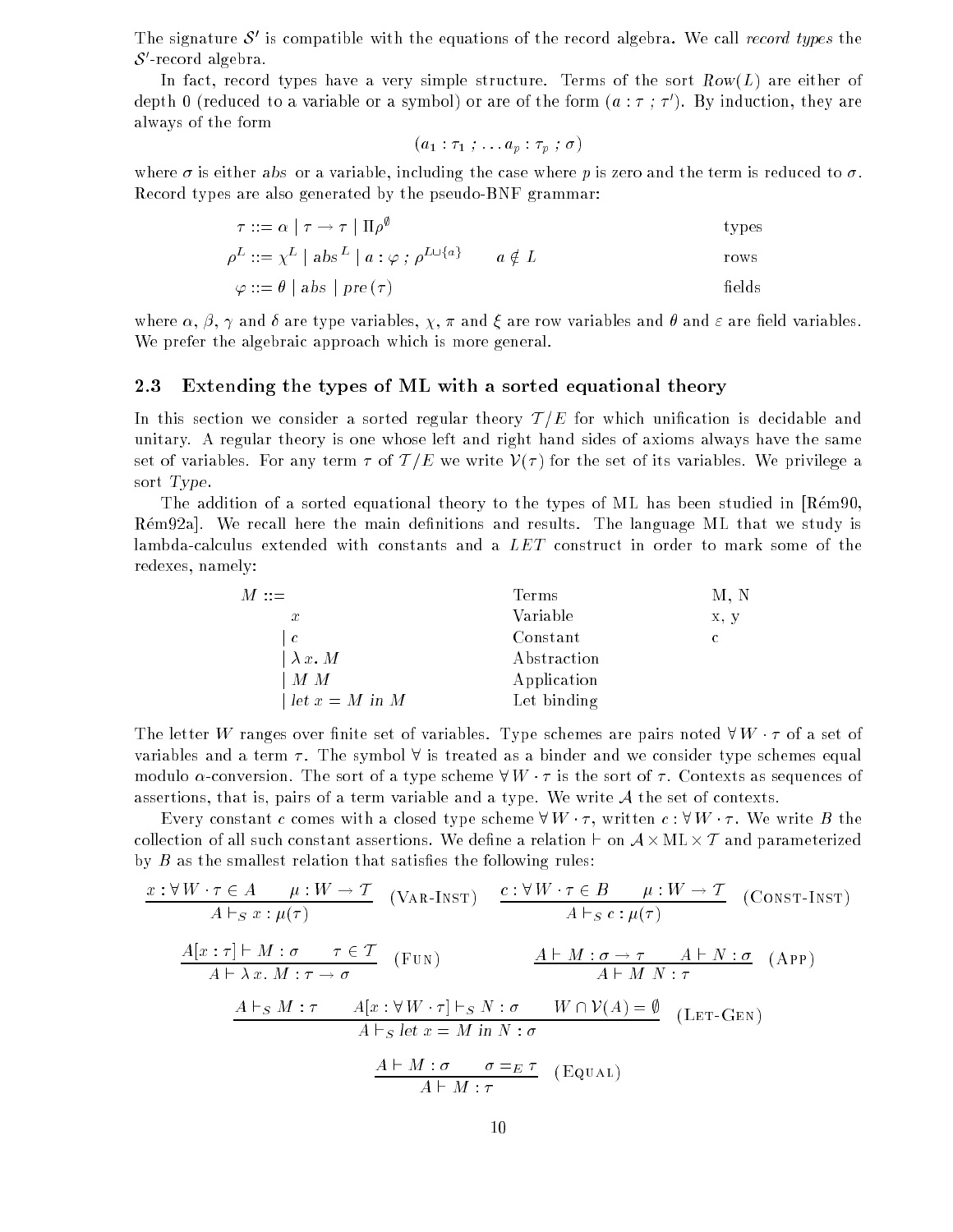They are the usual rules for ML except the rule EQUAL that is added since the equality on types is taken modulo the equations  $E$ .

A typing problem is a triple of A -ML -<sup>T</sup> written A .M : . The application of a substitution  $\mu$  to a typing problem  $A \triangleright M : \tau$  is the typing problem  $\mu(A) \triangleright M : \mu(\tau)$ , where substitution of a context is understood pointwise and only affects the type part of assertions. A solution of a typing problem  $A \triangleright M$ :  $\tau$  is a substitution  $\mu$  such that  $\mu(A) \vdash M$ :  $\mu(\tau)$ . It is principal if all other solutions are obtained by left composition with  $\mu$  of an arbitrary solution.

**Theorem 2 (principal typings)** If the sorted theory  $T/E$  is regular and its unification is decidable and unitary, then the relation  $\vdash$  admits principal typings, that is, any solvable typing problem has a principal solution.

Moreover, there is an algorithm that given a typing problem computes a principal solution if one exists, or returns failure otherwise.

An algorithm can be obtained by replacing free unification by unification in the algebra of record terms in the core-ML type inference algorithm. A clever algorithm for type inference is described in [Rem92b].

#### 2.4 Typechecking record operations

Using the two preceding results, we extend the types of ML with record types assuming given the following basic constants:

$$
\{\}: \Pi (abs)
$$
  
\n
$$
a: \Pi (a : pre (\alpha) ; \theta) \to \alpha
$$
  
\n
$$
\{- with a = -\}: \Pi (a : \theta ; \chi) \to \alpha \to \Pi (a : pre (\alpha) ; \chi)
$$

## Basic constants for HML

There are countably many constants. We write  $\{a_1 = x_1, \ldots, a_n = x_n\}$  as syntactic sugar for:

$$
\{\{a_1 = x_1, \ldots a_{n-1} = x_{n-1}\} \text{ with } a_n : x_n\}
$$

We illustrate this system by examples in the next section.

The equational theory of record types is regular, and has a decidable and unitary unication. It follows from theorems 2 and 1 that the typing relation of this language admits principal typings, and has a decidable type inference algorithm.

## 3 Programming with records

We first show on simple examples how most of the constructions described in the introduction are typed, then we meet the limitations of this system. Some of them can be cured by slightly improving the encoding. Finally, we propose and discuss some further extensions.

## 3.1 Typing examples

A typechecking prototype has been implemented in the CAML language. It was used to automatically type all the examples presented here and preceded by the # character. In programs, type variables are printed according to their sort in  $\phi$  . Letters  $\gamma$ ,  $\pi$  and  $\chi$  are used for held variables and letters  $\alpha$ ,  $\beta$ , etc. are used for variables of the sort type. We start with simple examples and end with a short program.

Simple record values can be built as follows: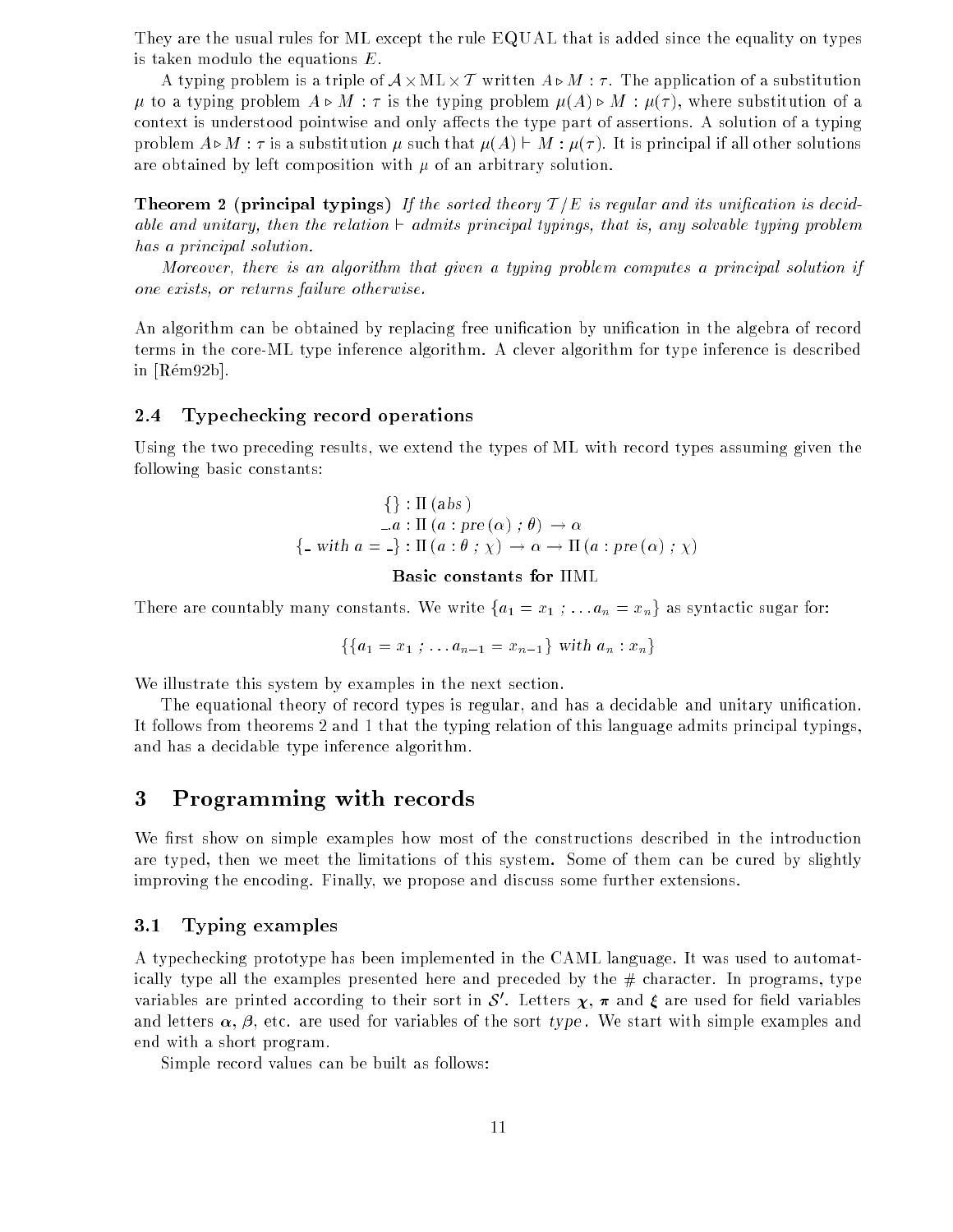# let car =  $\{name = "Toyota"; age = "old"; id = 7866};$  $car: \Pi$  (name:pre (string); id:pre (num); age:pre (string); abs) # let truck =  $\{name = "Blazer" \mid id = 6587867567\}$ truck :  $\Pi$  (name : pre (string); id : pre (num); abs) # let person =  $\{name = "Tim"; age = 31; id = 5656787\}$ ;  $person: \Pi$  (name:pre (string); id:pre (num); age:pre (num); abs)

Each field defined with a value of type  $\tau$  is significant and typed with pre  $(\tau)$ . Other fields are insignificant, and their types are gathered in the template abs. The record person can be extended with a new field vehicle:

```
# let driver = {person with vehicle = car};;
driver :
  \Pi (vehicle : pre (\Pi (name : pre (string); id : pre (num); age : pre (string); abs));
      name :pre (string); id :pre (num); age : pre (num); abs)
```
This is possible whether this field was previously undefined as above, or defined as in:

#let truck\_driver  $=$  {driver with vehicle  $=$  truck};; truck driver :  $\Pi$  (vehicle : pre ( $\Pi$  (name : pre (string); id : pre (num); abs)); name : pre (string); id :pre (num); age :pre (num); abs)

The concatenation of two records is not provided by this system.

The sole construction for accessing fields is the "dot" operation.

| # let age $x = x$ age:                                        | # let id $x = x$ id.                                                                                                                                          |
|---------------------------------------------------------------|---------------------------------------------------------------------------------------------------------------------------------------------------------------|
| age: $\Pi$ (age:pre $(\alpha)$ ) $\chi) \rightarrow \alpha$ . | $\mathbb{E} \hspace{0.1cm}\mathrm{id} \hspace{0.1cm} : \hspace{0.1cm} \Pi$ (id : pre $\hspace{0.1cm} (\alpha)_{\cdot}\hspace{0.1cm} \chi) \rightarrow \alpha$ |

The accessed field must be defined with a value of type  $\alpha$ , so it has type pre  $(\alpha)$ , and other fields may or may not be defined; they are described by a template variable  $\chi$ . The returned value has type  $\alpha$ . As any value, age can be sent as an argument to another function:

#let car info field  $=$  field car;; car\_info:( $\Pi$  (name:pre (string); id:pre (num); age:pre (string); abs)  $\to \alpha$ )  $\to \alpha$ 

 $#car$  info age;

it : string

The function equal below takes two records both possessing an id field of the same type, and possibly other fields. For simplicity of examples we assume given a polymorphic equality equal.

# let eq  $x y =$  equal xid yid;; eq:  $\Pi$  (id: pre  $(\alpha)$ ;  $\chi$ )  $\rightarrow$   $\Pi$  (id: pre  $(\alpha)$ ;  $\pi$ )  $\rightarrow$  bool  $#$ eq car truck;; it :bool

We will show more examples in section 3.3.

## 3.2 Limitations

There are two sorts of limitations, one is due to the encoding method, the other one results from ML generic polymorphism. The only source of polymorphism in record operations is generic polymorphism. A field defined with a value of type  $\tau$  in a record object is typed by pre  $(\tau)$ . Thus, once a field has been defined every function must see it defined. This forbids merging two records with different sets of defined fields. We will use the following function to shorten examples: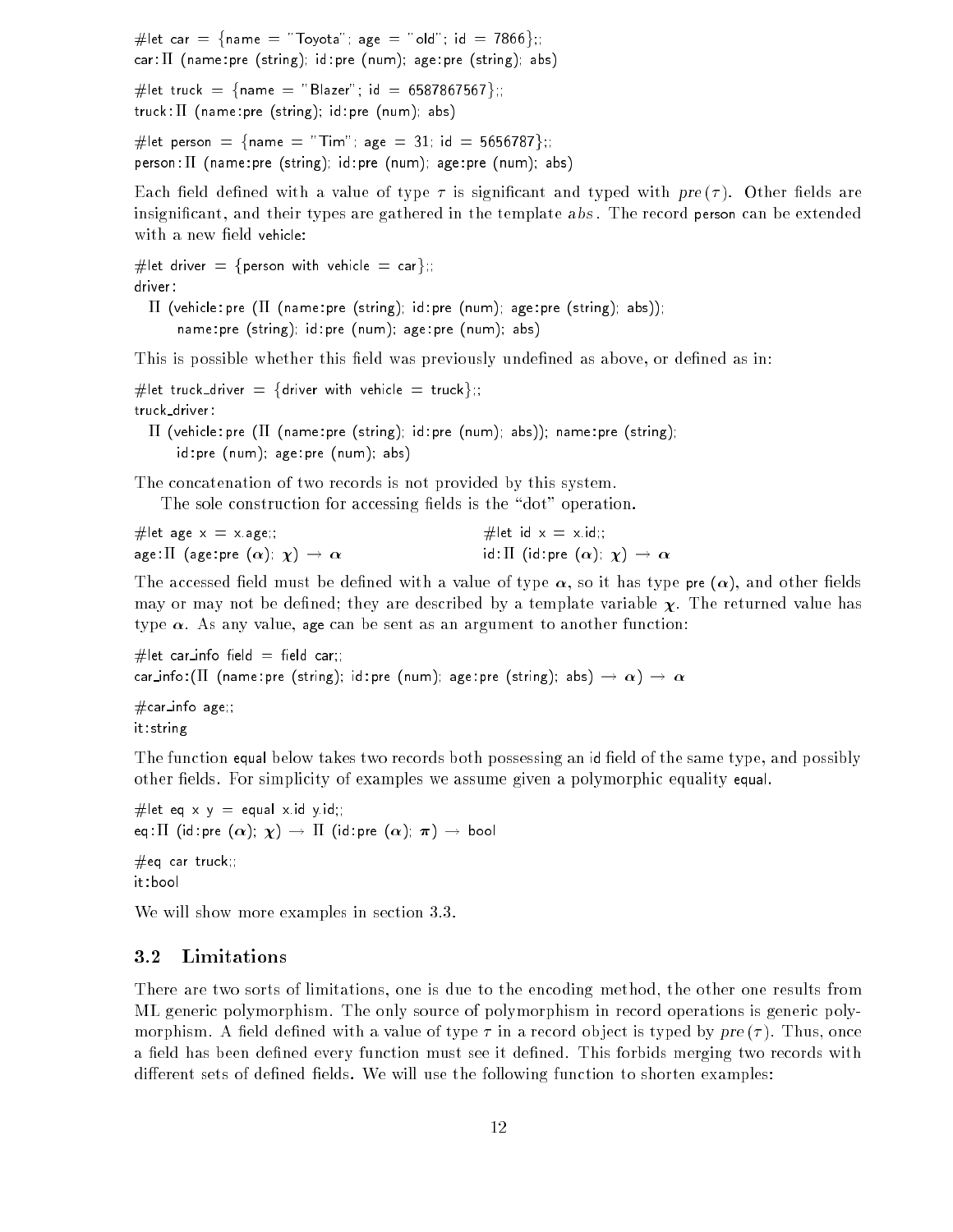# let choice  $x$   $y =$  if true then  $x$  else  $y$ ; choice :  $\alpha \, \rightarrow \, \alpha \, \rightarrow \, \alpha$ 

Typechecking fails with:

#choice car truck;; Typechecking error : collision between pre (string) and abs

The age field is undefined in truck but defined in car. This is really a weakness, since the program

 $#$ (choice car truck) name;; Typechecking error : collision between pre (string) and abs

which should be equivalent to the program

#choice car.name truck.name;; it : string

may actually be useful. We will partially solve this problem in section 3.3. A natural generalization of the eq function defined above is to abstract over the field that is used for testing equality

# let field eq field  $x, y =$  equal (field x) (field y);; field\_eq :  $(\alpha \rightarrow \beta) \rightarrow \alpha \rightarrow \alpha \rightarrow$  bool

It is enough general to test equality on other values than records. We get a function equivalent to the program eq defined in section 3.1 by applying field eq to the function  $id$ .

#  $\ell$  id\_eq = field eq id;;  $\mathsf{id\_eq} \colon \Pi$  (id :pre  $(\alpha) \colon \chi) \to \Pi$  (id :pre  $(\alpha) \colon \chi) \to \mathsf{bool}$ 

 $\#$ id\_eq car truck;; Typechecking error : collision between pre (string) and abs

The last example fails. This is not surprising since field is bound by a lambda in field eq, and therefore its two instances have the same type, and so have both arguments <sup>x</sup> and y. In eq, the arguments <sup>x</sup> and <sup>y</sup> are independent since they are two instances of id. This is nothing else but ML generic polymorphism restriction. We emphasize that, as record polymorphism is entirely based on generic polymorphism, the restriction applies drastically to records.

### 3.3 Flexibility and Improvements

The method for typechecking records is very flexible: the operations on records have not been fixed at the beginning, but at the very end. They are parameters that can vary in many ways.

The easiest modification is changing the types of basic constants. For instance, asserting that  $\{-\text{ with } a = -\}$  comes with type scheme:

$$
\{-\text{ with } a = -\}: \Pi(a : abs ; \chi) \to \alpha \to \Pi(a : pre(\alpha) ; \chi)
$$

makes the extension of a record with a new field possible only if the field was previously undefined. This slight change gives exactly the strict version that appears in both attempts to solve Wand's system [JM88, OB88]. Weakening the type of this primitive may be interesting in some cases, because the strict construction may be easier to implement and more efficient.

We can freely change the types of primitives, provided we know how to implement them correctly. More generally, we can change the operations on records themselves. Since a defined field may not be dropped implicitly, it would be convenient to add a primitive removing explicitly a field from a record

$$
-\langle a:\Pi(a:\theta;\chi)\rangle \to \Pi(a:abs;\chi),
$$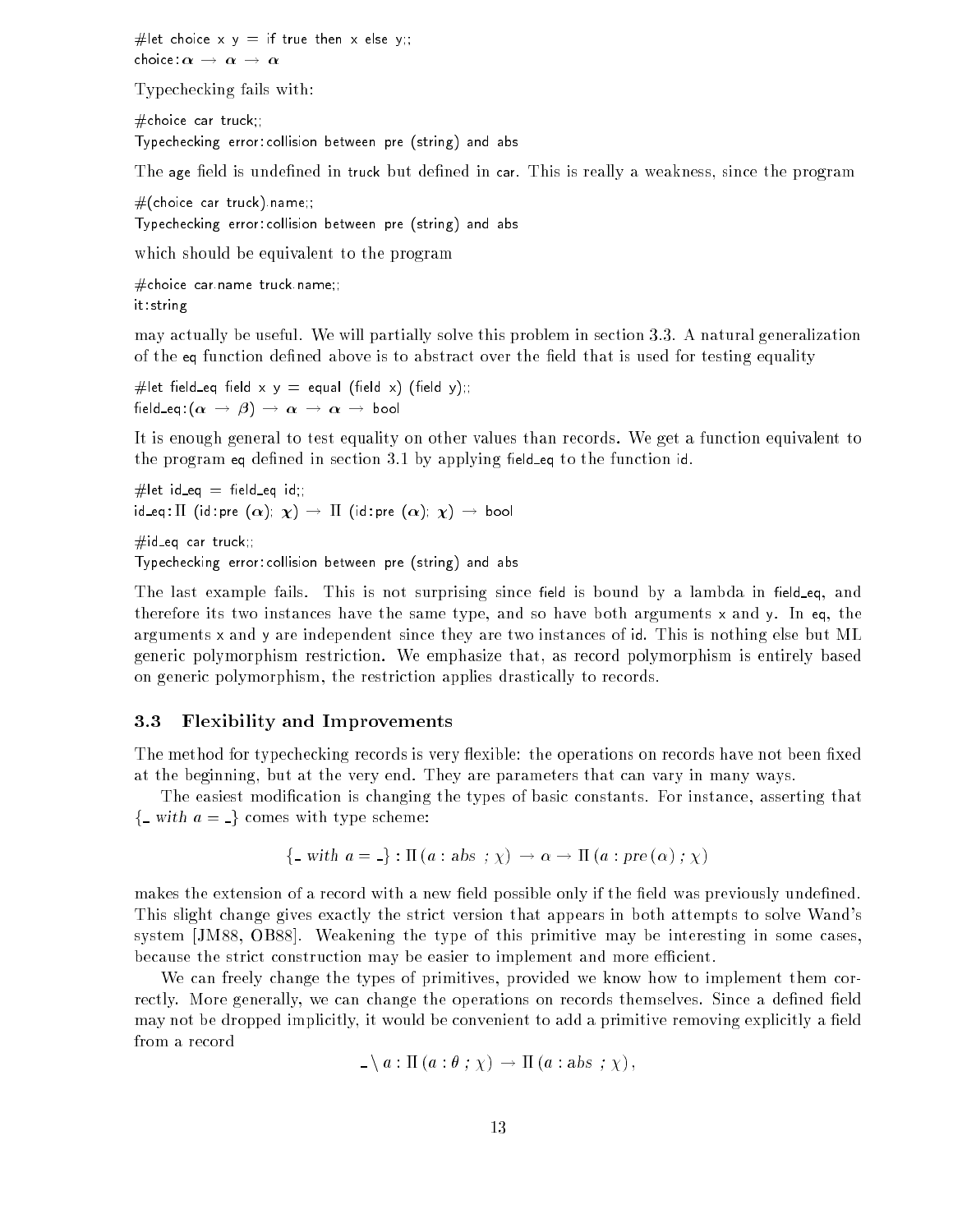In fact, the constant  $\{-with \ a = \_ \}$  is not primitive. It should be replaced by the strict version:

 $\{- \text{ with } !a = -\} : \Pi(a : abs ; \chi) \rightarrow \alpha \rightarrow \Pi(a : pre(\alpha) ; \chi),$ 

and the  $\alpha$  constant, since the original version is the composition  $\{\alpha \mid a \in \mathbb{R}\}\$ . Our encoding also allows typing a function that renames fields

$$
\text{rename}^{a \leftarrow b} : \Pi(a : \theta \; ; \, b : \varepsilon \; ; \, \chi) \rightarrow \Pi(a : abs \; ; \, b : \theta \; ; \, \chi)
$$

The renamed field may be undefined. In the result, it is no longer accessible. A more primitive function would just exchanges two fields

$$
exchange^{a \leftrightarrow b} : \Pi (a : \theta : b : \varepsilon : \chi) \rightarrow \Pi (a : \varepsilon : b : \theta : \chi)
$$

whether they are defined or not. Then the rename constant is simply the composition:

$$
(\Box \setminus a)
$$
 o exchange <sup>$a \leftrightarrow b$</sup> 

More generally, the decidability of type inference does not depend on the specic signature of the pre and abs type symbols. The encoding of records can be revised. We are going to illustrate this by presenting another variant for type-checking records.

We suggested that a good type system should allow some polymorphism on records values themselves. We recall the example that failed to type

 $#$ choice car truck;

#### Typechecking error : collision between pre (string) and abs

because the age field was defined in car but undefined in truck. We would like the result to have a type with abs on this field to guarantee that it will not be accessed, but common, compatible fields should remain accessible. The idea is that a defined field should be seen as undefined whenever needed. From the point of view of types, this would require that a defined field with a value of type  $\tau$  should be typed with both pre  $(\tau)$  and abs.

Conjunctive types [Cop80] could possibly solve this problem, but they are undecidable in general. Another attempt is to make abs of arity 1 by replacing each use of abs by abs  $(\alpha)$  where  $\alpha$  is a generic variable. However, it is not possible to write  $\forall \theta \cdot \theta(\tau)$  where  $\theta$  ranges over abs and pre. The only possible solution is to make abs and pre constant symbols by introducing an infix field symbol "." and write abs  $\alpha$  and pre  $\alpha$  instead of abs  $(\alpha)$  and pre  $(\alpha)$ . It is now possible to write  $8 \times 1.$  Formally, the signature  $S$  is replaced by the signature  $S$  -given below, with a new sort  $flag:$ 

> $S'' \vdash \Pi :: \text{field} \Rightarrow \text{type}$  $S^{\circ}$   $\vdash$  abs ::  $a$ ag  $l \in \mathcal{N}$  $S'' \vdash pre' :: flag$ :: ag 2 K  $S^{\circ} \vdash$ : :: Hag  $\otimes$  type  $\Rightarrow$  Held  $l \in \mathcal{N}$  $S \subset T$  for  $f \subset T$  is type  $\Rightarrow$  type for  $\Rightarrow$  type for  $f \in C$  is a factor  $f \in C$  is a factor  $f \in C$  is a factor  $f \in C$  is a factor of  $f \in C$  is a factor of  $f \in C$  is a factor of  $f \in C$  is a factor of  $f \in C$  is a factor of  $S \subset \bigcup_{i=1}^n i = j - j$  :: Held  $\otimes$  Held  $\Rightarrow$  Held  $\iota \in \mathcal{L}, L \in \mathcal{L}_{fin}(\mathcal{L} \setminus \{l\})$

Record constants now come with the following type schemes:

$$
\{\} : \Pi (abs . \alpha)
$$
  
\n
$$
-a : \Pi (a : pre . \alpha ; \chi) \to \alpha
$$
  
\n
$$
\{- with a = -\} : \Pi (a : \theta ; \chi) \to \alpha \to \Pi (a : \varepsilon . \alpha ; \chi)
$$
  
\n**Basic constants for** 
$$
\Pi ML'
$$

It is easy to see that system ML0 is more general than system ML; any expression typeable in the system HML is also typeable in the system HML: replacing in a proof all occurrences of abs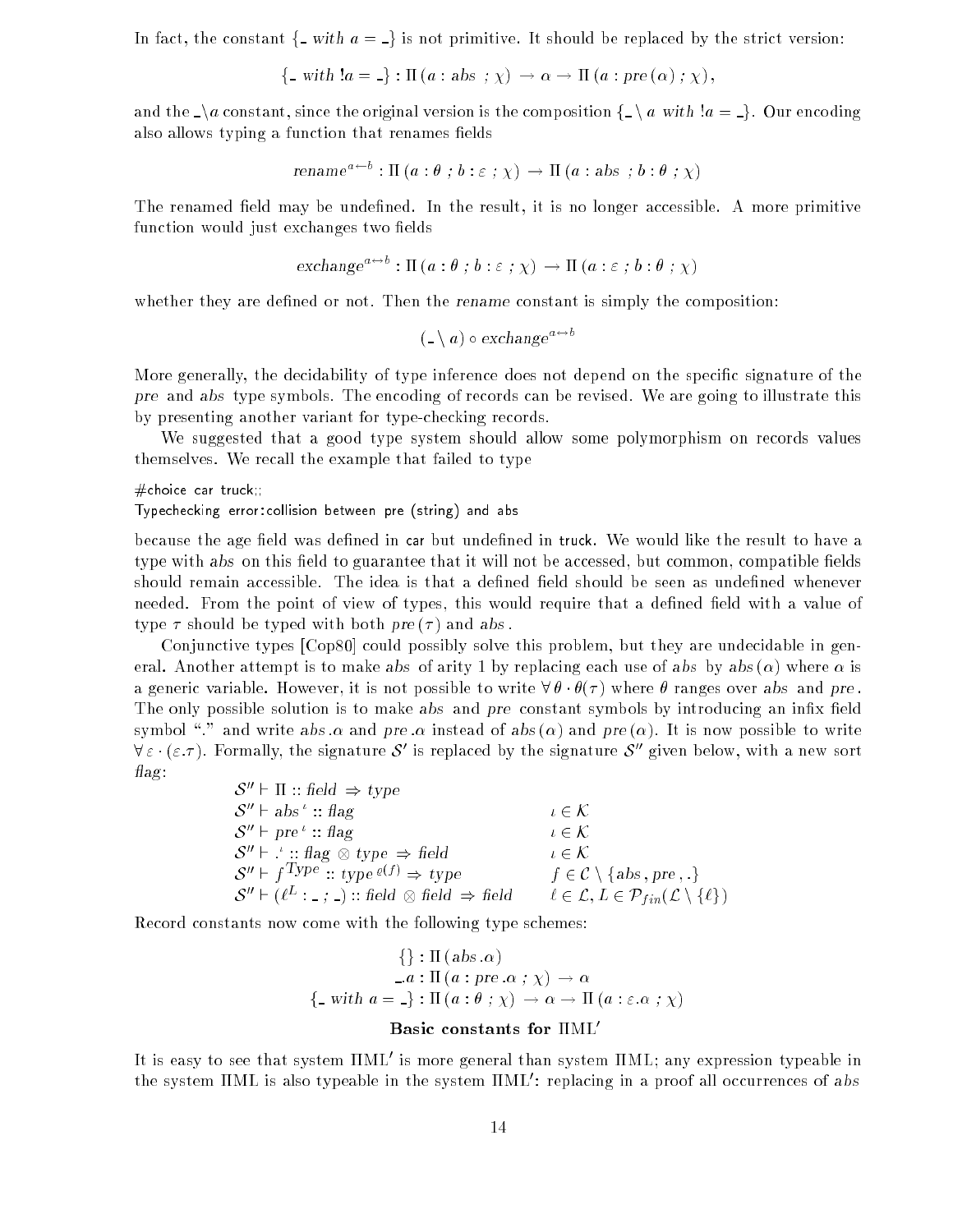by abs  $\alpha$  and all occurrence of pre  $(\tau)$  by pre  $\tau$  (where  $\alpha$  does not appear in the proof), we obtain a correct proof in **i**nule .

We show the types in the system HML of some of previous examples. Flag variables are written  $\varepsilon$ ,  $\zeta$  and  $\eta$ . Building a record creates a polymorphic object, since all fields have a distinct flag variable:

```
# let car = {name = "Toyota"; age = "old"; id = 7866};
car : \Pi (name : \varepsilon string; id : \zeta num; age : \eta string; abs. \alpha)
```
# let truck =  $\{name = "Blazer"; id = 6587867567};$ truck:  $\Pi$  (name:  $\varepsilon$  string; id:  $\zeta$  num; abs.  $\alpha$ )

Now these two records can be merged,

 $\#$ choice car truck;; it :  $\Pi$  (name :  $\varepsilon$  string; id :  $\zeta$  num; age : abs.string; abs. $\alpha)$ 

forgetting the age field in car. Note that if the presence of field age has been forgotten, its type has not: we always remember the types of values that have stayed in fields. Thus, the type system ML0 rejects the program:

# let person =  $\{$ name = "Tim"; age = 31; id = 5656787};; person :  $\Pi$  (name :  $\varepsilon$  string; id :  $\zeta$  num; age :  $\eta$  num; abs.  $\alpha$ )

 $\#$ choice person car;

Typechecking error : collision between num and string

This is really a weakness of our system, since both records have common fields name and id. which might be tested on later. This example would be correct in the explicitly typed language QUEST [Car89]. If we add a new collection of primitives

 $a : \Pi (a : \theta : \chi) \rightarrow \Pi (a : abs \alpha : \chi)$ ,

then we can turn around the failure above by explicitly forgetting label age in at least one record

```
#choice (car \setminus age) person;;
it : \Pi (age : abs.num; name : \varepsilon string; id : \zeta num; abs. \alpha)
```

```
#choice car (person \setminus age);;
it : \Pi (age : abs.string; name : \varepsilon string; id : \zeta num; abs.\alpha)
```

```
#choice (car \ age) (person \ age);;
it : \Pi (age : abs. \alpha; name : \varepsilon string; id : \zeta num; abs. \beta)
```
A more realistic example illustrates the ability to add annotations on data structures and type the presence of these annotations. The example is run into the system HML, where we assume given an infix addition + typed with num  $\rightarrow$  num  $\rightarrow$  num.

```
#type tree (\varepsilon) = Leaf of num
# | Node of \{left:pre-tree (\varepsilon); right : pre-tree (\varepsilon); \}\# annot:\varepsilon num; abs.unit}
#;;
New constructors declared :
Node: \Pi (left:pre.tree (\varepsilon); right:pre.tree (\varepsilon); annot:\varepsilon.num; abs.unit) \rightarrow tree (\varepsilon)
Leaf: num \rightarrow tree (\varepsilon)
```
The variable  $\varepsilon$  indicates the presence of the annotation annot. For instance this annotation is absent in the structure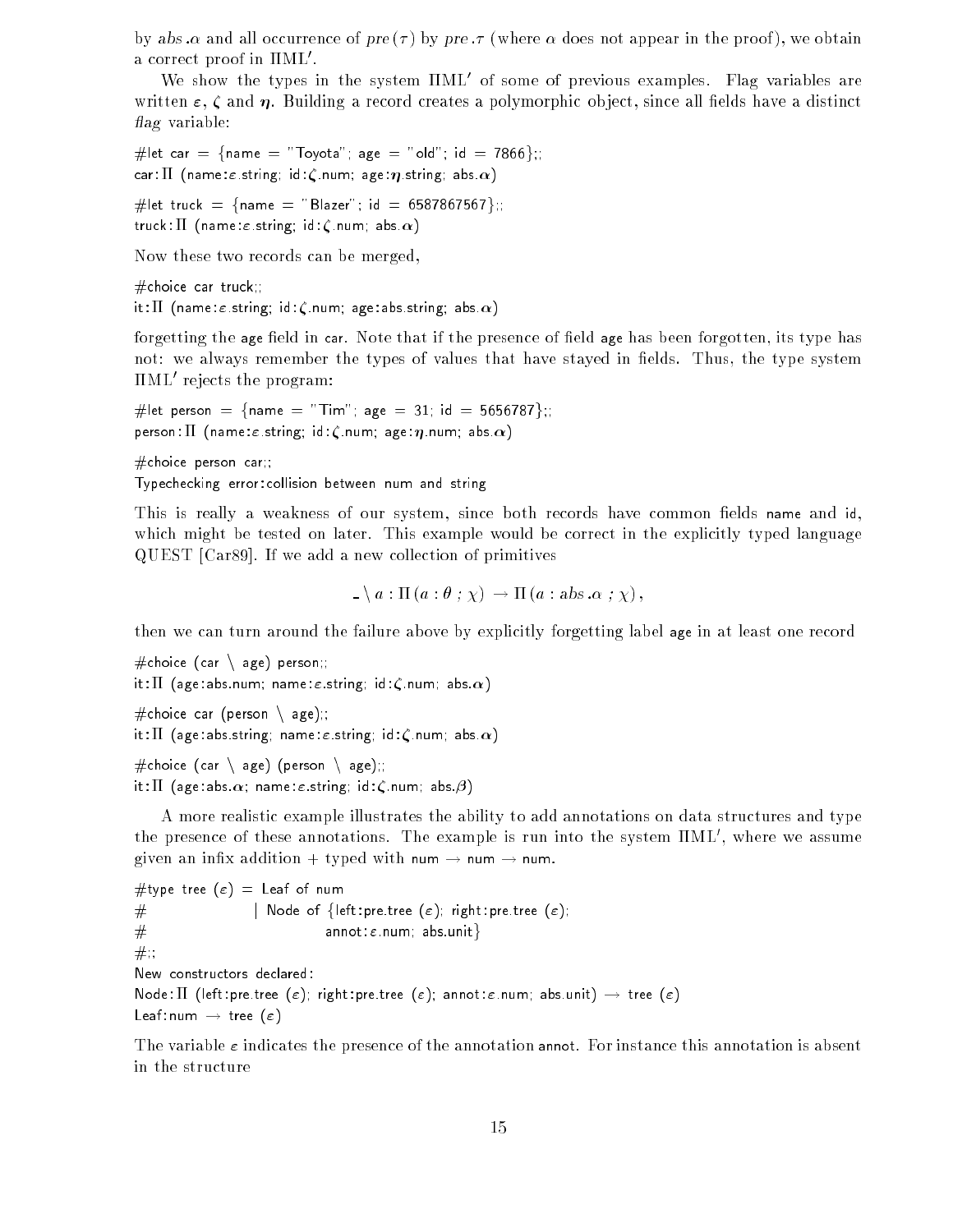# let winter = 'Node {left = 'Leaf 1; right = 'Leaf 2 };; winter : tree (abs)

The following function annotates a structure.

```
#let rec annotation =# function
\# Leaf n \rightarrow 'Leaf n, n
# | Node {left = r; right = s} \rightarrow# let (r, p) = annotation r in
\# let (s,q) = annotation s in
# 'Node \{left = r; right = s; \text{~annot = } p+q\}, p+q;annotation: tree (\varepsilon) \rightarrow tree (\zeta) * num
# let annotate x = match annotation x with y = y;
annotate:tree (\varepsilon) \rightarrow tree (\zeta)We use it to annotate the structure winter.
# let spring = annotate winter;
```
spring : tree  $(\varepsilon)$ 

We will read a structure with the following function.

# let read = function 'Leaf n  $\rightarrow$  n | 'Node r  $\rightarrow$  r.annot;; read : tree (pre)  $\rightarrow$  num

It can be applied to the value spring, but not to the empty structure winter.

| $\#$ read winter |                                                           |  |  | $\#$ read spring |
|------------------|-----------------------------------------------------------|--|--|------------------|
|                  | Typechecking error: collision between pre and abs it: num |  |  |                  |

But the following function may be applied to both winter and spring:

| $\#$ let rec left $=$                       | $#$ left winter |  |  |
|---------------------------------------------|-----------------|--|--|
| $#$ function                                | it:num          |  |  |
| $\#$ 'Leafn $\rightarrow$ n                 | $#$ left spring |  |  |
| $#$   'Node r $\rightarrow$ left (r.left);; | it:num          |  |  |
| left:tree $(\varepsilon) \rightarrow$ num   |                 |  |  |

#### 3.4 Extensions

In this section we describe two possible extensions. The two of them have been implemented in a prototype, but not completely formalized yet.

One important motivation for having records was the encoding of some ob ject oriented features into them. But the usual encoding uses recursive types [Car84, Wan89]. An extension of ML with variant types is easy once we have record types, following the idea of [Rem89], but the extension is interesting essentially if recursive types are allowed.

Thus it would be necessary to extend the results presented here with recursive types. Uni cation on rational trees without equations is well understood [Hue76, MM82]. In the case of a finite set of labels, the extension of theorem 2 to rational trees is easy. The infinite case uses an equational theory, and unification in the extension of first order equational theory to rational trees has no decidable and unitary algorithm in general, even when the original theory has one. But the simplicity of the record theory lets us conjecture that it can be extended with regular trees.

Another extension, which was sketched in [Rem89], partially solves the restrictions due to ML polymorphism. Because subtyping polymorphism goes through lambda abstractions, it could be used to type some of the examples that were wrongly rejected. ML type inference with subtyping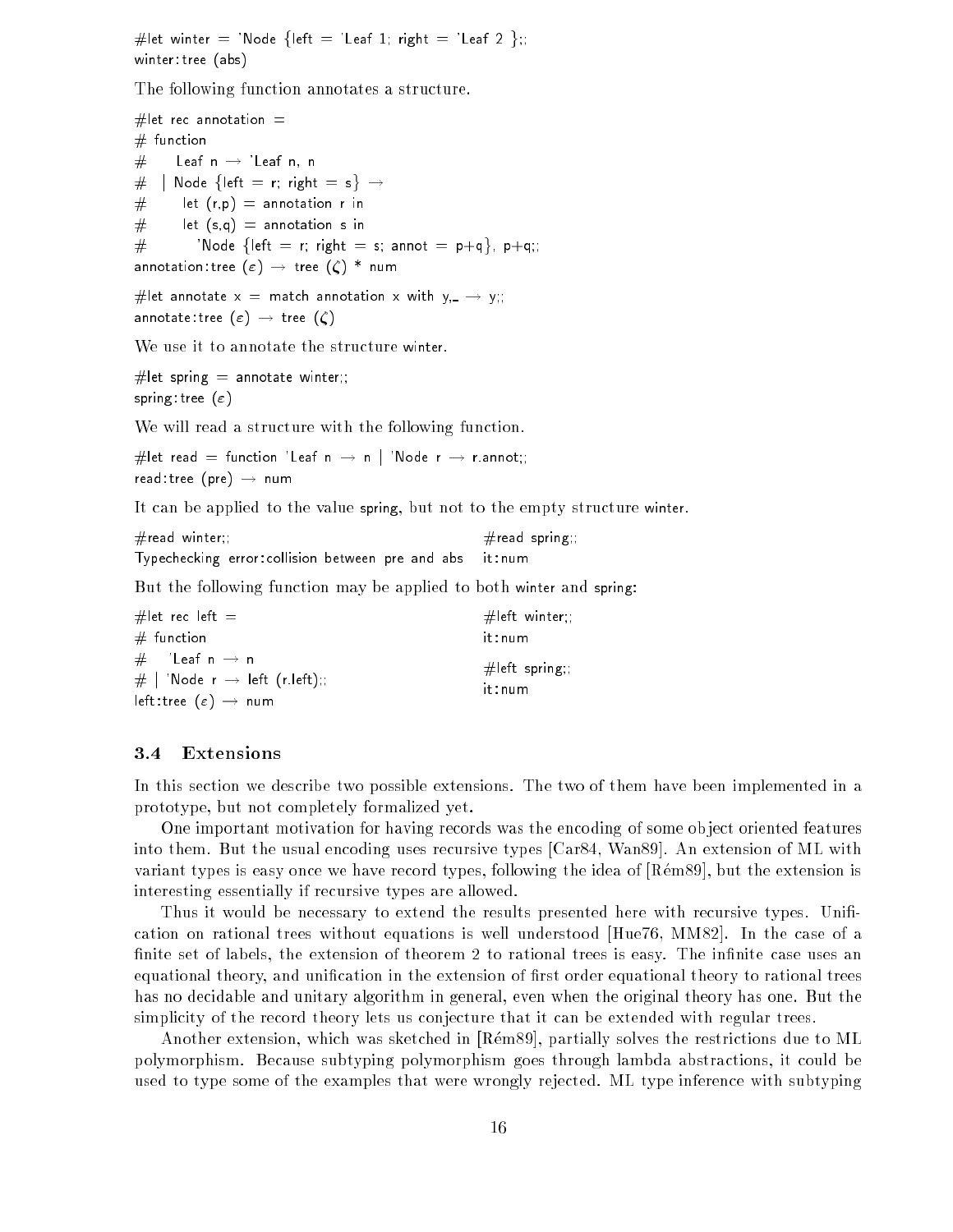polymorphism has been first studied by Mitchell in [Mit84] and later by Mishra and Fuh [FM88, FM89]. The LET -case has only been treated in [Jat89]. But as for recursive types, subtyping has never been studied in the presence of an equational theory. Although the general case of merging subtyping with an equational theory is certainly difficult, we believe that subtyping is compatible with the axioms of the algebra of record types. We discuss below the extension with subtyping in the finite case only. The extension in the infinite case would be similar, but it would rely on the previous conjecture.

It is straightforward to extend the results of [FM89] to deal with sorted types. It is thus possible to embed the language  $\text{HML}_{fin}$  into a language with subtypes  $\text{HML}_\subset$ . In fact, we use the language  $\min_{\text{c}}$  that has the signature of the language HML for a technical reason that will appear later. The subtype relation we need is closed structural subtyping. Closed2 structural subtyping is defined relatively to a set of atomic coercions as the smallest  $E$ -reflexive (i.e. that contains  $E=E$ ) and transitive relation  $\subset$  that contains the atomic coercions and that satisfies the following rules [FM89]:

$$
\frac{\sigma \subset \tau \qquad \tau' \subset \sigma'}{\tau \to \tau' \subset \sigma \to \sigma'}
$$
\n
$$
\frac{\tau_1 \subset \sigma_1, \dots \tau_p \subset \sigma_p}{f(\tau_1, \dots \tau_p) \subset f(\sigma_1, \dots \sigma_p)} \qquad f \in \mathcal{C} \setminus \{\to\}
$$

 $\overline{\phantom{0}}$ 

In HML<sub>C</sub>, we consider the unique atomic coercion  $pre \subset abs$  . It says that if a field is defined, it can also be view as undefined. We assign the following types to constants:

$$
\{\}: \Pi \; (abs \ldots a_1, \ldots abs \ldots a_l)
$$
  
\n
$$
\ldots a: \Pi \; (\theta_1 \ldots, pre \ldots \ldots \theta_l) \to \alpha
$$
  
\n
$$
\{\text{- with } a = \ldots\} : \Pi \; (\theta_1, \ldots \theta_l) \to \alpha \to \Pi \; (\theta_1 \ldots, pre \ldots \ldots \theta_l)
$$

## Basic constants for  $\text{IML}_\text{C}$

If the types look the same as without subtyping, they are taken modulo subtyping, and are thus more polymorphic. In this system, the program

 $let id_eq = field_eq id;$ 

is typed with:

 $\mathsf{id\_eq} \colon \{\mathsf{id} : \mathsf{pre} \: \alpha; \: \chi\} \ \to \ \{\mathsf{id} : \mathsf{pre} \: \alpha; \: \chi\} \ \to \ \mathsf{bool}$ 

This allows the application modulo subtyping id\_eq car truck. The field age is implicitly forgotten in truck by the inclusion rules. However, we still fail with the example choice person car. The presence of fields can be forgotten, yet their types cannot, and there is a mismatch between num and string in the old held of both arguments. A solution to this failure is to use the signature  $\delta$  -mstead of  $\mathcal{O}_\mathbb{R}$  . However the inclusion relation now contains the assertion  $pre(\alpha) \subset abs$  which is not atomic. Such coercions do not define a structural subtyping relation. Type inference with non structural inclusion has not been studied successfully yet and it is surely difficult (the difficulty is emphasized in [Rém89]). The type of primitives for records would be the same as in the system  $\text{HML}_{fin}$ , but modulo the non-structural subtyping relation.

## Conclusion

We have described a simple, flexible and efficient solution for extending ML with operations on records allowing some sort of inheritance. The solution uses an extension of ML with a sorted

<sup>2</sup> In [FM89], the structural subtyping is open. With open structural subtyping only some of the atomic coercions are known, but there are potentially many others that can be used (opened) during typechecking of later phrases of the program. Closed subtyping is usually easier than open subtyping.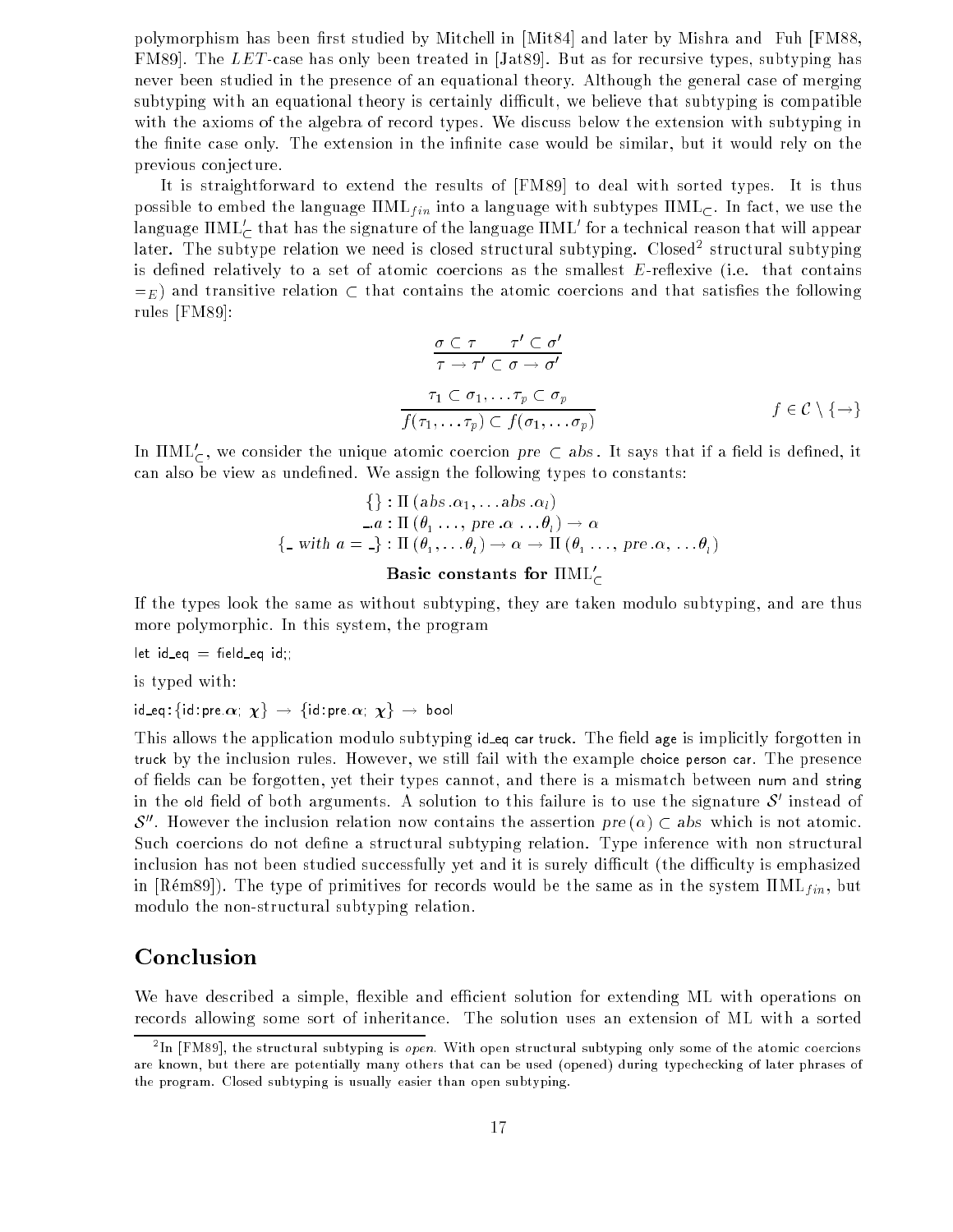If 
$$
\alpha \in \mathcal{V}(\tau) \land \tau \in e \setminus \mathcal{V}
$$
,  
\n
$$
\frac{U \land \alpha \mapsto \sigma)(e)}{U \land \exists \alpha \cdot (e \land \alpha = \sigma)}
$$
\n
$$
\frac{U \land a : \tau : \tau' = abs}{U \land \bigwedge \begin{cases} abs = e \\ \tau = abs \\ \tau' = abs \end{cases}}
$$
\n
$$
\frac{U \land a : \alpha : \alpha : \alpha' = b : \beta : \beta' = e}{U \land \exists \gamma \cdot \bigwedge \begin{cases} b : \beta : \beta' = e \\ \alpha' = b : \beta : \gamma \\ \beta' = a : \alpha : \gamma \end{cases}}
$$
\n
$$
\frac{U \land f(\tau_1, \dots, \tau_p) = f(\alpha_1, \dots, \alpha_p) = e}{U \land \bigwedge \begin{cases} f(\alpha_1, \dots, \alpha_p) = e \\ \tau_i = \alpha_i, \quad i \in [1, p] \end{cases}}
$$
\n
$$
\frac{U \land \alpha = e \land \alpha = e'}{U \land \alpha = e \land \alpha = e'}
$$
\n
$$
(PECOMPOSE)
$$

Figure 1: Rewriting rules for record-type unification

equational theory over types. An immediate improvement is to allow recursive types needed in many applications of records.

The main limitation of our solution is ML polymorphism. In many cases, the problem can be solved by inserting retyping functions. We also propose structural subtyping as a more systematic solution. But it is not clear yet whether we would want such an extension, for it might not be worth the extra cost in type inference.

## Acknowledgments

I am grateful for interesting discussions with Peter Buneman, Val Breazu-Tannen and Carl Gunter, and particularly thankful to Xavier Leroy and Benjamin Pierce whose comments on the presentation of this article were very helpful.

## A Unication on record types

The algorithm is an adaptation of the one given in [Rem92b], which we recommend for a more thorough presentation. It is described by transformations on unicands that keep unchanged the set of solutions. Multi-equations are multi-sets of terms, written  $\tau_1 = \ldots \tau_p$ , and unificands are systems of multi-equations, that is, multi-sets of multi-equations, with existential quantiers. Systems of multi-equations are written  $U$ . The union of systems of multi-equations (as multi-sets) is written  $U \wedge U$  and  $\exists \alpha \cdot U$  is the existential quantification of  $\alpha$  in  $U$  . Indeed,  $\exists$  acts as a binder and systems of multi-equations are taken modulo  $\alpha$ -conversion, permutation of consecutive binders, and  $\exists \alpha \cdot U$ is assumed equal to U whenever  $\alpha$  is not free in U. We also consider both unificands  $U \wedge \exists \alpha \cdot U'$ and  $\exists \alpha \cdot U \wedge U$  equal whenever  $\alpha$  is not in  $U$ . Any unincand can be written  $\exists W \cdot U$  where  $W$  is a set of variables, and U does not contain any existantial.

The algorithm reduces a unificand into a solved unificand in three steps, or fails. The first step is described by rewriting rules of figure 1. Rewriting always terminates. A unificand that cannot be transformed anymore is said completely decomposed if no multi-equation has more than one non-variable term, and the algorithm pursues with the occur check while instantiating the equations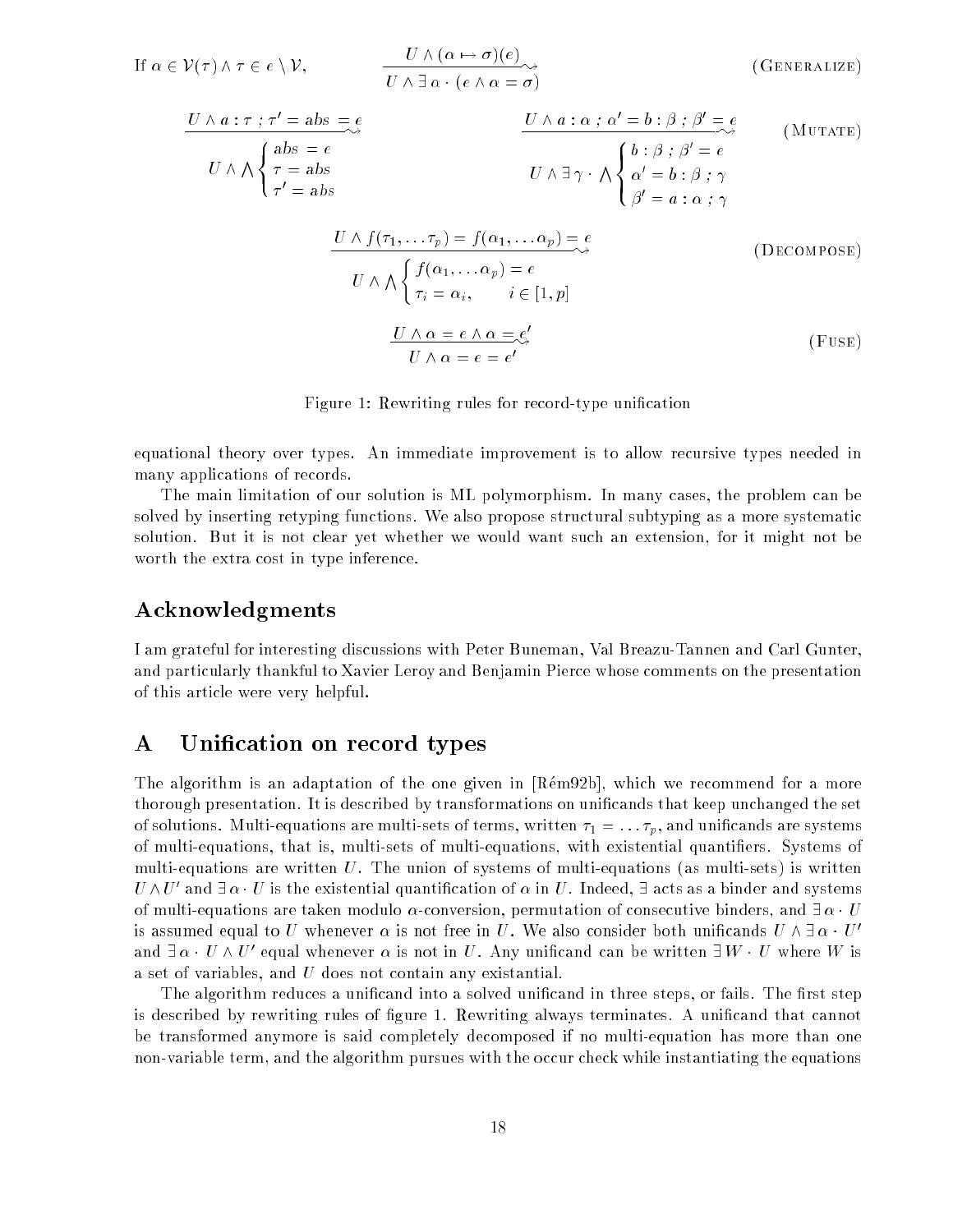by partial solutions as described below, otherwise the unicand is not solvable and the algorithm fails.

We say that a multi-equation  $e$  is finer a multi-equation  $e$  if there is at least a variable term of e-unat appears in a non-variable term of e, and we write  $e\ \Leftarrow e.$  We also write  $\psi\ \not\Leftarrow\ \psi$  for

$$
\forall e' \in U', \ \forall e \in U, \ e' \neq e
$$

The system U is independent if  $U \nless U$ .

The second step applies the rule

If 
$$
e \wedge U \neq e
$$
,  $\underbrace{e \wedge U}_{e \wedge \hat{e}(U)}$  (REPLACE)

until all possible candidates e have fired the rule once, where  $\hat{e}$  is the trivial solution of e that sends all variable terms to the non-variable term if it exists, or to any (but fixed) variable term otherwise. If the resulting system U is independent (i.e.  $U \neq U$ ), then the algorithm pursues as described below; otherwise it fails and  $U$  is not solvable.

Last step eliminates useless existential quantifiers and singleton multi-equations by repeated application of the rules:

If 
$$
\alpha \notin e \land U
$$
,  $\frac{\exists \alpha \cdot (\alpha = e \land U)}{e \land U}$   $\xrightarrow{\{\tau\} \land U}$  (GARBAGE)

This always succeeds, with a system  $\exists W \cdot U$  that is still independent. A principal solution of the system is  $\hat{U}$ , that is, the composition, in any order, of the trivial solutions of its multi-equations. It is defined up to a renaming of variables in  $W$ . The soundness and correctness of this algorithm is described in [Rem92b].

The Replace step is actually not necessary, and a principal solution can be directly read from a completely decomposed form provided the transitive closure of the inner relation on the system is acyclic (see  $[$ Rém $92b]$  for details).

With the signature  $\mathcal{S}''$  the only change to the algorithm is the addition of the mutation rules:

$$
\begin{array}{c}\n a:\tau \, ; \, \tau' = \text{pre} = e \\
 \hline\n \bigwedge\n \begin{cases}\n \text{pre} = e \\
 \tau = \text{pre} \\
 \tau' = \text{pre}\n \end{cases}\n \end{array}\n \qquad\n \begin{array}{c}\n a:\alpha \, ; \, \beta = \gamma_1.\gamma_2 = e \\
 \hline\n \bigwedge\n \begin{cases}\n \gamma_1.\gamma_2 = e \\
 \alpha = \alpha_1.\alpha_2 \\
 \alpha = \alpha_1.\alpha_2 \\
 \gamma_1 = a:\alpha_1.\beta_1 \\
 \gamma_2 = a:\alpha_2.\beta_2\n \end{cases}\n \end{array}
$$

Note that in the first mutation rule, all occurrences of pre in the conclusion (the right hand side) of the rewriting rule have different sorts and the three equations could not be merged into a multiequation. They surely will not be merged later since a common constant cannot fire fusion of two equations (only a variable can). As all rules are well sorted, rewriting keeps unificands well sorted.

## References

- [Ber88] Bernard Berthomieu. Une implantation de CCS. Technical Report 88367, LAAS, 7, Avenue du Colonnel Roche, 31077 Toulouse, France, decembre 1988.
- [Car84] Luca Cardelli. A semantics of multiple inheritance. In Semantics of Data Types, volume 173 of Lecture Notes in Computer Science, pages 51–68. Springer Verlag, 1984. Also in Information and Computation, 1988.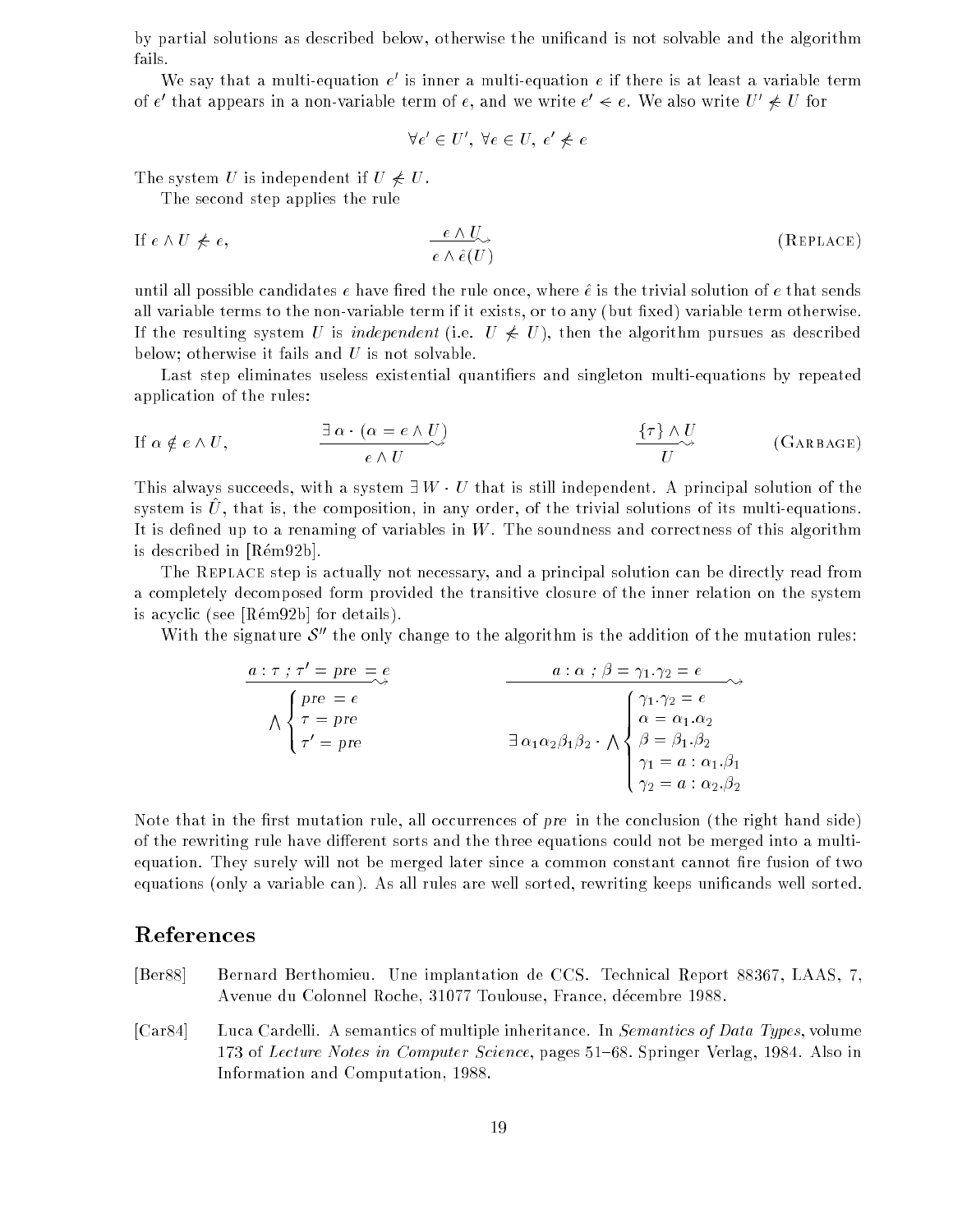- [Car86] Luca Cardelli. Amber. In Combinators and Functional Programming Languages, volume 242 of Lecture Notes in Computer Science, pages  $21-47$ . Spinger Verlag, 1986. Proceedings of the 13th Summer School of the LITP.
- [Car89] Luca Cardelli. Typefull programming. In IFIP advanced seminar on Formal Methods in Programming Langage Semantics, Lecture Notes in Computer Science. Springer Verlag, 1989.
- [Car91] Luca Cardelli. Extensible records in a pure calculus of subtyping. Private Communication, 1991.
- [CCH+ 89] Peter Canning, William Cook, Walter Hill, Walter Oltho, and John C. Mitchell. F-Bounded polymorphism for ob ject oriented programming. In The Fourth International Conference on Functional Programming Languages and Computer Architecture, 1989.
- [CH89] Guy Cousineau and Gérard Huet. The CAML Primer. INRIA-Rocquencourt, BP 105, F-78 153 Le Chesnay Cedex, France, 1989.
- [CM89] Luca Cardelli and John C. Mitchell. Operations on records. In Fifth International Conference on Mathematical Foundations of Programming Semantics, 1989.
- [Cop80] Mario Coppo. An extended polymorphic type system for applicative languages. In MFCS '80, volume 88 of Lecture Notes in Computer Science, pages 194-204. Springer Verlag, 1980.
- [Cur87] Pavel Curtis. Constrained Quantification in Polymorphic Type Analysis. PhD thesis. Cornell, 1987.
- [FM88] You-Chin Fuh and Prateek Mishra. Type inference with subtypes. In ESOP '88, volume 300 of Lecture Notes in Computer Science, pages 94–114. Springer Verlag, 1988.
- [FM89] You-Chin Fuh and Prateek Mishra. Polymorphic subtype inference: Closing the theorypractice gap. In TAPSOFT'89, 1989.
- [HMT91] Robert Harper, Robin Milner, and Mads Tofte. The definition of Standard ML. The MIT Press, 1991.
- [HP90] Robert W. Harper and Benjamin C. Pierce. Extensible records without subsumption. Technical Report CMU-CS-90-102, Carnegie Mellon University, Pittsburg, Pensylvania, February 1990.
- [Hue76] Gérard Huet. Résolution d'équations dans les langages d'ordre  $1, 2, \ldots, \omega$ . Thèse de doctorat d'état, Université Paris 7, 1976.
- [Jat89] Lalita A. Jategaonkar. ML with extended pattern matching and subtypes. Master's thesis, MIT, 545 Technology Square, Cambridge, MA 02139, August 89.
- [JM88] Lalita A. Jategaonkar and John C. Mitchell. ML with extended pattern matching and subtypes. In Proceedings of the 1988 Conference on LISP and Functional Programming, 1988.
- [LC90] Giuseppe Longo and Luca Cardelli. A semantic basis for QUEST. In Proceedings of the 1990 Conference on LISP and Functional Programming, 1990.
- [Mil80] Robin Milner. A calculus of communicating systems. In Lecture Notes in Computer Science, volume 230. Springer Verlag, 1980.